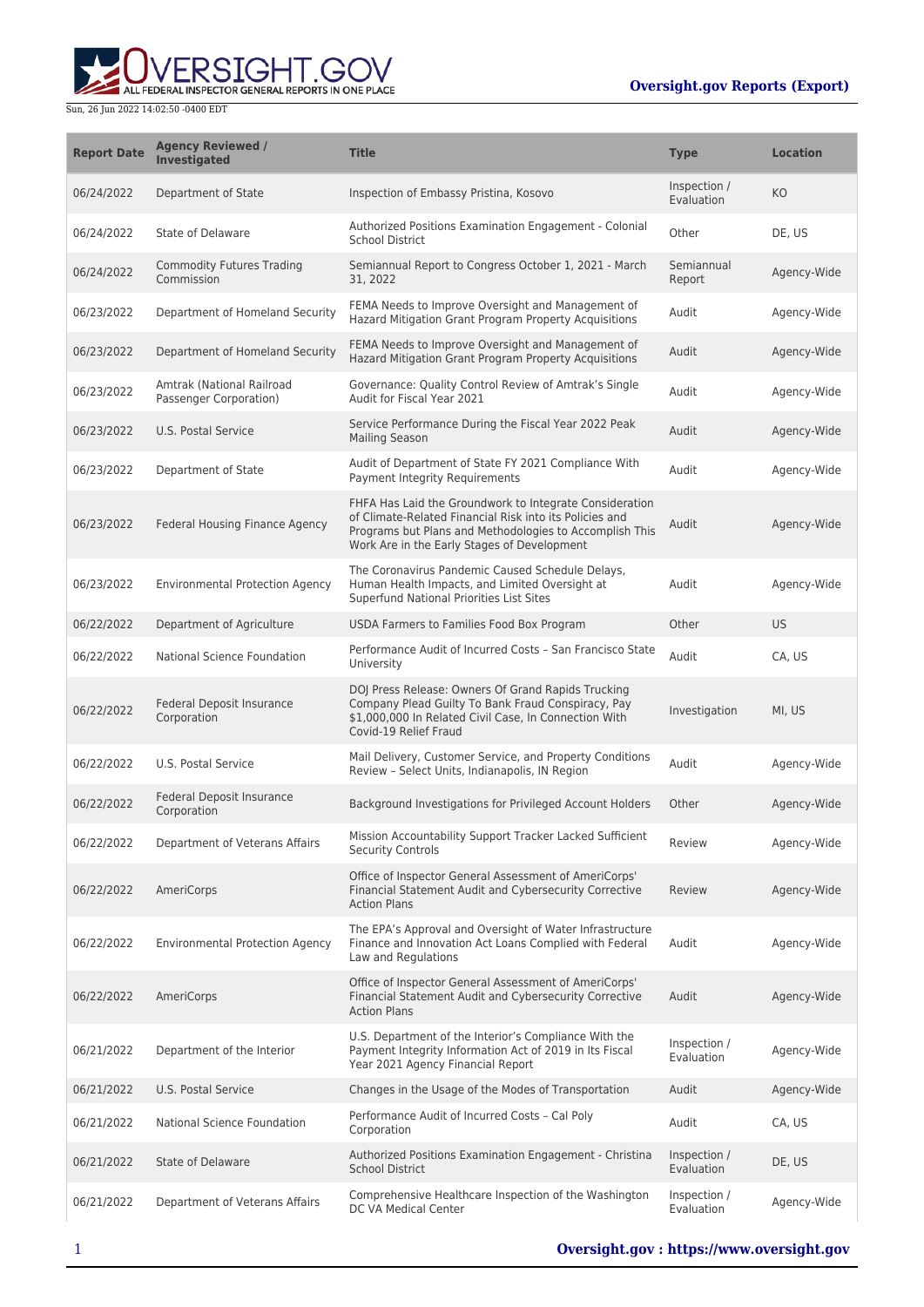

| <b>Report Date</b> | <b>Agency Reviewed /</b><br><b>Investigated</b>              | <b>Title</b>                                                                                                                                        | <b>Type</b>                | <b>Location</b>                    |
|--------------------|--------------------------------------------------------------|-----------------------------------------------------------------------------------------------------------------------------------------------------|----------------------------|------------------------------------|
| 06/17/2022         | Internal Revenue Service                                     | Fiscal Year 2022 Review of Compliance With Legal<br>Guidelines When Conducting Seizures of Taxpayers'<br>Property                                   | Audit                      | Agency-Wide                        |
| 06/17/2022         | U.S. International Development<br><b>Finance Corporation</b> | DFC Complied with Payment Integrity Information Act of<br>2019 Requirements in Fiscal Year 2021                                                     | Audit                      |                                    |
| 06/17/2022         | Federal Deposit Insurance<br>Corporation                     | DOJ Press Release: Owner of Tech Services Company<br>Sentenced to More than Three Years in Prison for \$13<br>Million COVID-Relief Fraud Scheme     | Investigation              | MA, US                             |
| 06/17/2022         | Federal Deposit Insurance<br>Corporation                     | DOJ Press Release: Man Arrested for Allegedly Distributing<br>Over \$230 Million of Adulterated HIV Medication                                      | Investigation              | FL, US                             |
| 06/17/2022         | U.S. Agency for International<br>Development                 | USAID OIG Semiannual Report to Congress: October 1,<br>2021- March 31, 2022                                                                         | Semiannual<br>Report       | Agency-Wide                        |
| 06/16/2022         | <b>Railroad Retirement Board</b>                             | The Railroad Retirement Board was Not Compliant with<br>the Payment Integrity Information Act for Fiscal Year 2021                                  | Audit                      | Agency-Wide                        |
| 06/16/2022         | Department of Homeland Security                              | Semiannual Report to Congress October 1, 2021 - March<br>31, 2022                                                                                   | Other                      | Agency-Wide                        |
| 06/16/2022         | Architect of the Capitol                                     | Audit of Fiscal Year 2021 Financial Statements                                                                                                      | Audit                      | Agency-Wide                        |
| 06/16/2022         | Architect of the Capitol                                     | Fiscal Year 2021 Financial Statements Audit Management<br>Letter                                                                                    | Audit                      | Agency-Wide                        |
| 06/16/2022         | Denali Commission                                            | <b>Investigative Summary</b>                                                                                                                        | Investigation              | Agency-Wide                        |
| 06/16/2022         | Department of Justice                                        | Audit of the Office of Justice Programs Grant Awarded to<br>the Pinellas Ex-Offender Re-Entry Coalition, Inc.,<br>Clearwater, Florida               | Audit                      | FL, US                             |
| 06/15/2022         | Board of Governors of the Federal<br>Reserve System          | Security Control Review of the Board's Secure Document<br>System                                                                                    | Audit                      | Agency-Wide                        |
| 06/15/2022         | Board of Governors of the Federal<br>Reserve System          | Testing Results for the Board's Software and License<br><b>Asset Management Processes</b>                                                           | Audit                      | Agency-Wide                        |
| 06/15/2022         | Amtrak (National Railroad<br>Passenger Corporation)          | FINANCIAL MANAGEMENT: Improving Payment Request<br>Controls Could Provide a Better Value for Purchases and<br>Protect the Company's Interests       | Audit                      | Agency-Wide                        |
| 06/15/2022         | Department of Defense                                        | Audit of the Reuse of Defense Logistics Agency<br><b>Disposition Services Excess Property</b>                                                       | Audit                      | Agency-Wide                        |
| 06/15/2022         | Tennessee Valley Authority                                   | <b>TVA Nuclear Maintenance Employee Time Reporting</b>                                                                                              | Inspection /<br>Evaluation | Agency-Wide                        |
| 06/15/2022         | <b>Small Business Administration</b>                         | SBA's Controls Over Cash Contributions and Gifts, Fiscal<br>Years 2022 and 2021                                                                     | Inspection /<br>Evaluation | Agency-Wide                        |
| 06/15/2022         | Department of Energy                                         | The Department of Energy's Chief Information Officer's<br><b>Business Operations Support Services Contract</b>                                      | Audit                      | $\cdot$ DC, US<br>$\bullet$ MD, US |
| 06/14/2022         | Department of Justice                                        | Audit of the United States Marshals Service's Management<br>of Seized Cryptocurrency                                                                | Audit                      | Agency-Wide                        |
| 06/14/2022         | Department of Veterans Affairs                               | Financial Efficiency Review of the VA El Paso Healthcare<br>System in Texas and New Mexico                                                          | Inspection /<br>Evaluation | $\bullet$ TX, US<br>• NM, US       |
| 06/14/2022         | National Aeronautics and Space<br>Administration             | NASA's Management of the Earth Science Disasters<br>Program                                                                                         | Audit                      | Agency-Wide                        |
| 06/14/2022         | Department of Energy                                         | The Western Federal Power System's Fiscal Year 2021<br><b>Financial Statement Audit</b>                                                             | Audit                      | Agency-Wide                        |
| 06/13/2022         | Department of the Interior                                   | Improvements Needed in the Bureau of Safety and<br>Environmental Enforcement's Procedures Concerning<br>Offshore Venting and Flaring Record Reviews | Other                      | Agency-Wide                        |
| 06/13/2022         | Department of Defense                                        | Audit of the Department of Defense's Implementation of<br>Predictive Maintenance Strategies to Support Weapon<br>System Sustainment                 | Audit                      | Agency-Wide                        |
| 06/13/2022         | <b>Federal Election Commission</b>                           | Investigative Summary I22INV00010: Lost FEC Laptop<br>Reported by an Agency Employee                                                                | Investigation              | Agency-Wide                        |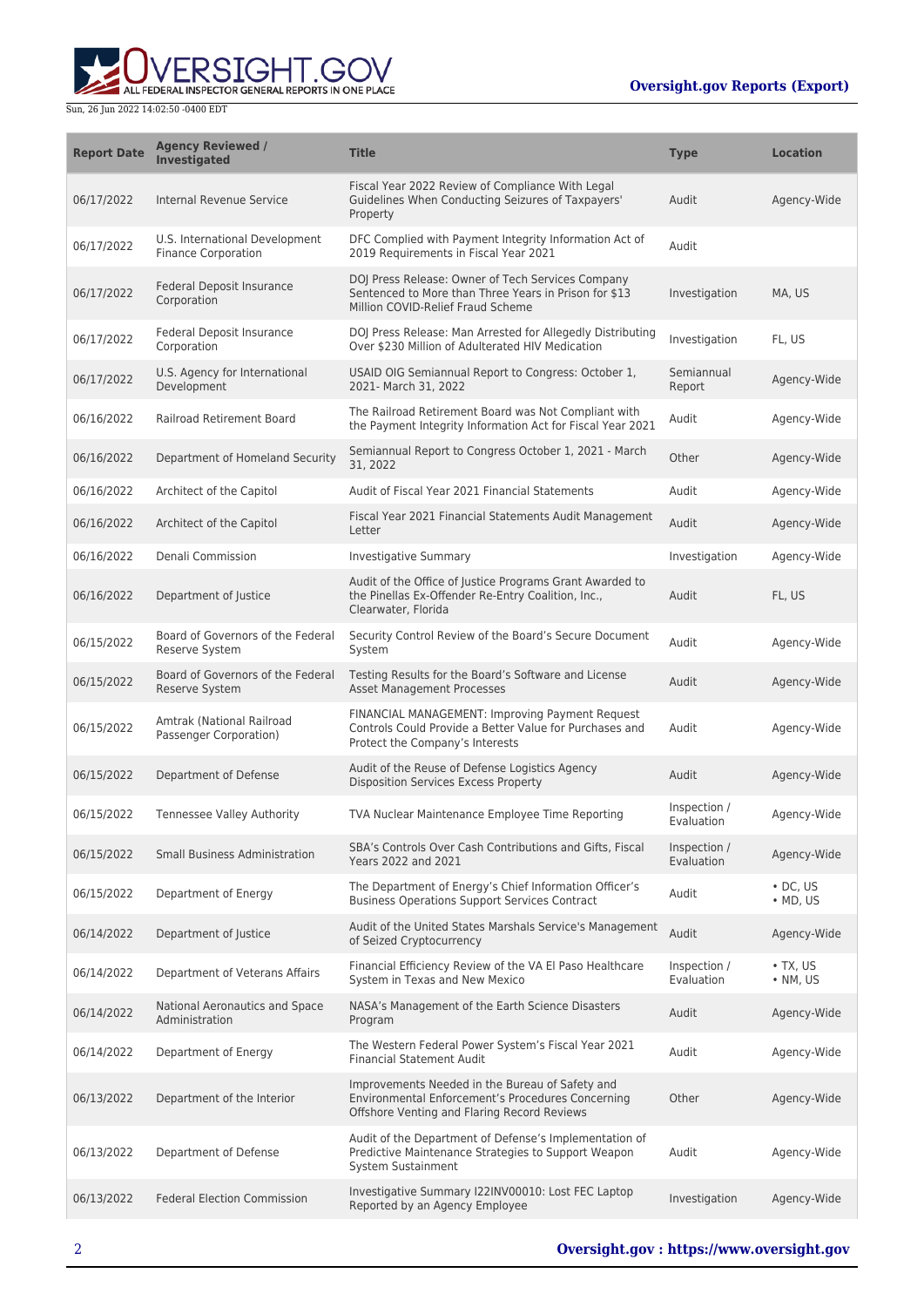

| <b>Report Date</b> | <b>Agency Reviewed /</b><br><b>Investigated</b>  | <b>Title</b>                                                                                                                                                                                                    | <b>Type</b>                | <b>Location</b> |
|--------------------|--------------------------------------------------|-----------------------------------------------------------------------------------------------------------------------------------------------------------------------------------------------------------------|----------------------------|-----------------|
| 06/13/2022         | Multiple Agencies                                | Key Insights: Identity Fraud Reduction and Redress in<br>Pandemic Response Programs                                                                                                                             | Other                      | Agency-Wide     |
| 06/10/2022         | <b>State of Delaware</b>                         | <b>Authorized Positions Examination Engagement -</b><br><b>Brandywine School District</b>                                                                                                                       | Other                      | DE, US          |
| 06/10/2022         | Department of Homeland Security                  | Department of Homeland Security's FY 2021 Compliance<br>with the Payment Integrity Information Act of 2019 and<br>Executive Order 13520, Reducing Improper Payments                                             | Audit                      | Agency-Wide     |
| 06/10/2022         | Tennessee Valley Authority                       | <b>TVA Nuclear Radiation Dosage</b>                                                                                                                                                                             | Inspection /<br>Evaluation | Agency-Wide     |
| 06/09/2022         | Department of Education                          | Duplicate Higher Education Emergency Relief Fund Grant<br>Awards                                                                                                                                                | Other                      | Agency-Wide     |
| 06/09/2022         | Peace Corps                                      | Final Report on the Post Re-Entry Health and Safety<br>Review of Peace Corps/Ecuador                                                                                                                            | Review                     | EC              |
| 06/09/2022         | Farm Credit Administration                       | Farm Credit Administration's Enterprise Risk Management<br>and Internal Control Program                                                                                                                         | Audit                      | Agency-Wide     |
| 06/09/2022         | Federal Deposit Insurance<br>Corporation         | DOJ Press Release: Two Burlington County Women<br>Charged in \$175 Million Check-Cashing Scheme                                                                                                                 | Investigation              | NJ, US          |
| 06/09/2022         | National Aeronautics and Space<br>Administration | NASA's Management of the Mobile Launcher 2 Contract                                                                                                                                                             | Audit                      | Agency-Wide     |
| 06/09/2022         | U.S. Postal Service                              | Mail Delivery, Customer Service, and Property Conditions<br>Review - Renton Main Post Office, Renton, WA                                                                                                        | Audit                      | Agency-Wide     |
| 06/08/2022         | U.S. Postal Service                              | Competitive Outbound International Negotiated Service<br>Agreement Pricing and Revenue Commitments                                                                                                              | Audit                      | Agency-Wide     |
| 06/08/2022         | U.S. Postal Service                              | Competitive Outbound International Negotiated Service<br>Agreement Pricing and Revenue Commitments                                                                                                              | Audit                      | Agency-Wide     |
| 06/08/2022         | Department of Defense                            | DoD Cooperative Agreements With Coronavirus Aid,<br>Relief, and Economic Security Act Obligations                                                                                                               | Audit                      | Agency-Wide     |
| 06/08/2022         | Federal Deposit Insurance<br>Corporation         | DOJ Press Release: Florida Man Arrested for \$2.5 Million<br><b>COVID-Relief Fraud</b>                                                                                                                          | Investigation              | <b>US</b>       |
| 06/08/2022         | Multiple Agencies                                | Lessons Learned in Oversight of Pandemic Relief Funds                                                                                                                                                           | Other                      | Agency-Wide     |
| 06/08/2022         | Department of Veterans Affairs                   | Contract Medical Exam Program Limitations Put Veterans<br>at Risk for Inaccurate Claims Decisions                                                                                                               | Review                     | Agency-Wide     |
| 06/08/2022         | U.S. Agency for International<br>Development     | Agreed-Upon Procedures Engagement of USAID Resources<br>Managed by Education Development Center Inc. in Liberia<br>Under Cost-Plus-Fixed-Fee Contract, AID-669-<br>TO-17-00001, March 2, 2017, to July 31, 2021 | Other                      | LR              |
| 06/08/2022         | U.S. Postal Service                              | U.S. Postal Service International Mail Operations and<br>Performance Data                                                                                                                                       | Audit                      | Agency-Wide     |
| 06/08/2022         | Department of State                              | Management Assistance Report: The Department of<br>State's Records Retirement Process                                                                                                                           | Other                      | Agency-Wide     |
| 06/08/2022         | <b>Environmental Protection Agency</b>           | The EPA Continues to Fail to Meet Inspection<br>Requirements for Hazardous Waste Treatment, Storage,<br>and Disposal Facilities                                                                                 | Audit                      | Agency-Wide     |
| 06/07/2022         | State of Delaware                                | Authorized Positions Examination Engagement - Caesar<br>Rodney School District                                                                                                                                  | Other                      | DE, US          |
| 06/07/2022         | Department of Energy                             | Special Report on Prospective Considerations for the Loan<br>Authority Supported Under the Loan Programs Office to<br>Improve Internal Controls and Prevent Fraud, Waste, and<br>Abuse                          | Other                      | DC, US          |
| 06/07/2022         | Federal Deposit Insurance<br>Corporation         | DOJ Press Release: New York And Florida Resident<br>Sentenced To 51 Months In Prison For \$6.8 Million<br>Paycheck Protection Program Fraud Scheme                                                              | Investigation              | NJ, US          |
| 06/07/2022         | Gulf Coast Ecosystem Restoration<br>Council      | FINANCIAL MANAGEMENT: Audit of the Gulf Coast<br>Ecosystem Restoration Council's Compliance with PIIA for<br>Fiscal Year 2021                                                                                   | Audit                      | Agency-Wide     |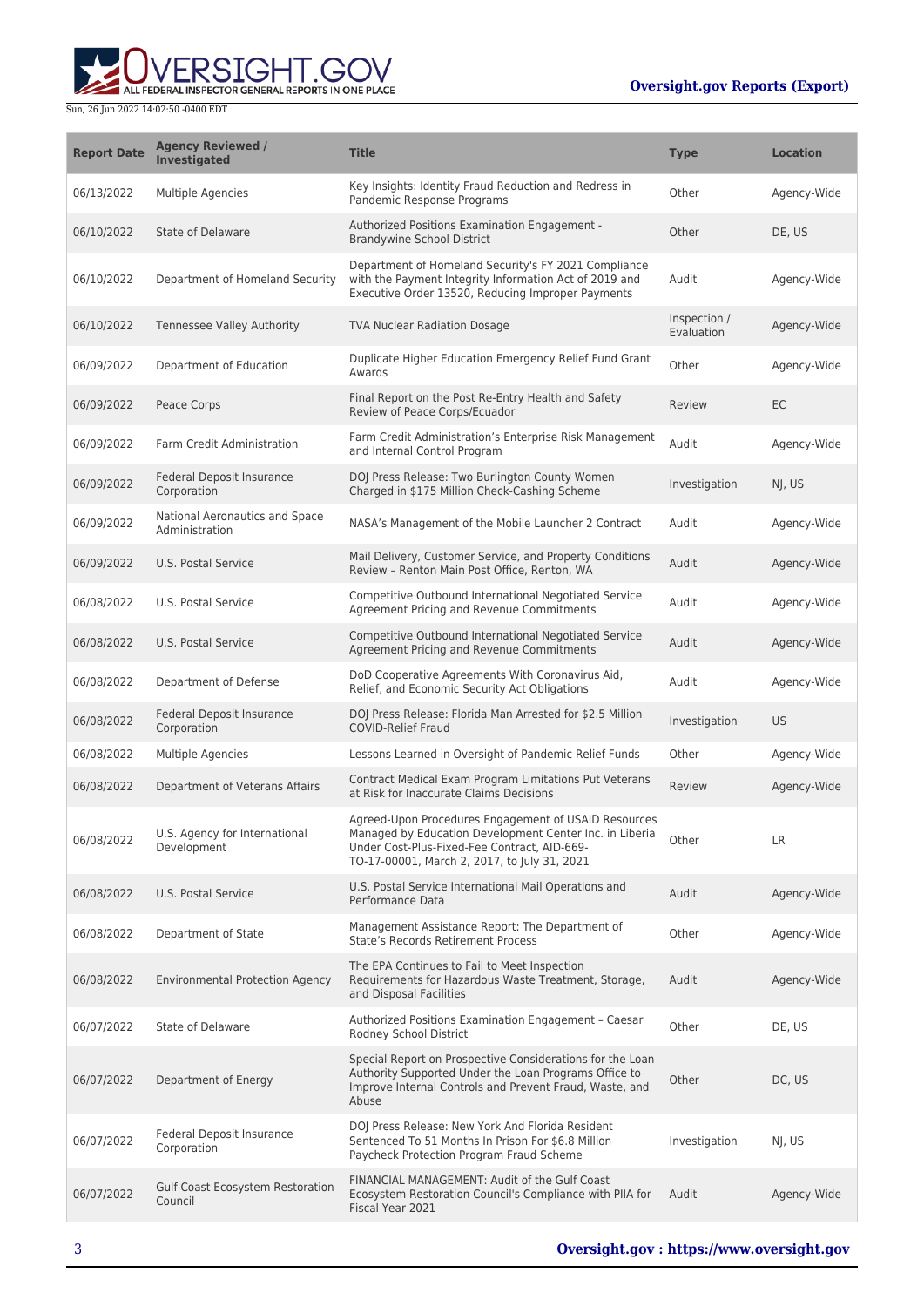

| <b>Report Date</b> | <b>Agency Reviewed /</b><br><b>Investigated</b>                            | <b>Title</b>                                                                                                                                                                                                           | <b>Type</b>                | <b>Location</b>                                                                        |
|--------------------|----------------------------------------------------------------------------|------------------------------------------------------------------------------------------------------------------------------------------------------------------------------------------------------------------------|----------------------------|----------------------------------------------------------------------------------------|
| 06/07/2022         | U.S. Postal Service                                                        | Mail Delivery, Customer Service, and Property Conditions<br>Review - Lacey Branch, Lacey, WA                                                                                                                           | Audit                      | Agency-Wide                                                                            |
| 06/07/2022         | U.S. Postal Service                                                        | Mail Delivery, Customer Service, and Property Conditions<br>Review - Kent Main Post Office, Kent, WA                                                                                                                   | Audit                      | Agency-Wide                                                                            |
| 06/07/2022         | U.S. Agency for International<br>Development                               | Financial Audit of USAID Resources Managed by Baylor<br>College of Medicine Children's Foundation Lesotho Under<br>Agreement 72067419CA00016, July 1, 2020, to June 30,<br>2021                                        | Other                      | <b>LS</b>                                                                              |
| 06/07/2022         | U.S. Agency for International<br>Development                               | Financial Audit of USAID Resources Managed by American<br>University of Nigeria Under Cooperative Agreement<br>72062019CA0002, August 1, 2020, to July 31, 2021                                                        | Other                      | <b>NG</b>                                                                              |
| 06/07/2022         | U.S. Agency for International<br>Development                               | Financial Audit of USAID Resources Managed by<br>Organization for Public Health Interventions and<br>Development in Zimbabwe Under Cooperative Agreement<br>72061320CA00005, October 1, 2020, to September 30,<br>2021 | Other                      | ZW                                                                                     |
| 06/07/2022         | U.S. Agency for Global Media<br>(f/k/a Broadcasting Board of<br>Governors) | Audit of U.S. Agency for Global Media FY 2021 Compliance<br>With Payment Integrity Requirements                                                                                                                        | Audit                      | Agency-Wide                                                                            |
| 06/06/2022         | Department of Energy                                                       | The Department of Energy's Unclassified Cybersecurity<br>Program - 2021                                                                                                                                                | Inspection /<br>Evaluation | Agency-Wide                                                                            |
| 06/06/2022         | Millennium Challenge Corporation                                           | MCC Complied in Fiscal Year 2021 With the Payment<br>Integrity Information Act of 2019                                                                                                                                 | Audit                      | <b>US</b>                                                                              |
| 06/06/2022         | Department of Veterans Affairs                                             | Suicide Prevention Coordinators Need Improved Training,<br>Guidance, and Oversight                                                                                                                                     | Review                     | Agency-Wide                                                                            |
| 06/06/2022         | <b>Federal Deposit Insurance</b><br>Corporation                            | DOJ Press Release: Foreign National Involved in Religious<br>Institution Check Theft Conspiracy Sentenced to Over<br>Three Years in Federal Prison                                                                     | Investigation              | MD, US                                                                                 |
| 06/06/2022         | Denali Commission                                                          | Semiannual Report to The Congress, October 1, 2021 -<br>March 31, 2022                                                                                                                                                 | Semiannual<br>Report       | Agency-Wide                                                                            |
| 06/06/2022         | Nuclear Regulatory Commission                                              | Audit of the NRC's Fiscal Year (FY) 2021 Compliance with<br>Improper Payment Laws                                                                                                                                      | Audit                      | MD, US                                                                                 |
| 06/03/2022         | U.S. Postal Service                                                        | Negotiated Service Agreement and Customer Compliance<br>Capping Report                                                                                                                                                 | Audit                      | Agency-Wide                                                                            |
| 06/02/2022         | <b>U.S. Postal Service</b>                                                 | Property Condition Review Capping Report                                                                                                                                                                               | Audit                      | Agency-Wide                                                                            |
| 06/02/2022         | Department of the Treasury                                                 | Independent Review of 4003(b) Loan Recipient's<br>Validation Memo - SkyWest Airlines, Inc.                                                                                                                             | Review                     | Agency-Wide                                                                            |
| 06/02/2022         | Department of Veterans Affairs                                             | Comprehensive Healthcare Inspection of the Hershel<br>"Woody" Williams VA Medical Center in Huntington, West<br>Virginia                                                                                               | Inspection /<br>Evaluation | $\bullet$ WV, US<br>• KY, US<br>$\bullet$ WV, US<br>$\cdot$ OH, US<br>$\bullet$ WV, US |
| 06/02/2022         | Department of Veterans Affairs                                             | Comprehensive Healthcare Inspection of the Beckley VA<br>Medical Center in West Virginia                                                                                                                               | Inspection /<br>Evaluation | $\bullet$ WV, US<br>$\cdot$ WV, US<br>$\bullet$ WV, US                                 |
| 06/01/2022         | Department of Veterans Affairs                                             | Veterans Data Integration and Federation Enterprise<br>Platform Lacks Sufficient Security Controls                                                                                                                     | Audit                      | Agency-Wide                                                                            |
| 06/01/2022         | State of Delaware                                                          | Authorized Positions Examination Engagement -<br>Appoquinimink School District                                                                                                                                         | Other                      | DE, US                                                                                 |
| 06/01/2022         | U.S. Agency for International<br>Development                               | Financial Audit of Danish Refugee Council Under Multiple<br>Awards, for the Fiscal Year Ended December 31, 2019,                                                                                                       | Other                      | US.                                                                                    |
| 06/01/2022         | Department of Veterans Affairs                                             | Deficits with Metrics Following Implementation of the New<br>Electronic Health Record at the Mann-Grandstaff VA<br>Medical Center in Spokane, Washington                                                               | Inspection /<br>Evaluation | WA, US                                                                                 |
| 06/01/2022         | Department of Education                                                    | The Office of Postsecondary Education's Oversight of<br>Higher Education Emergency Relief Fund Grants                                                                                                                  | Audit                      | Agency-Wide                                                                            |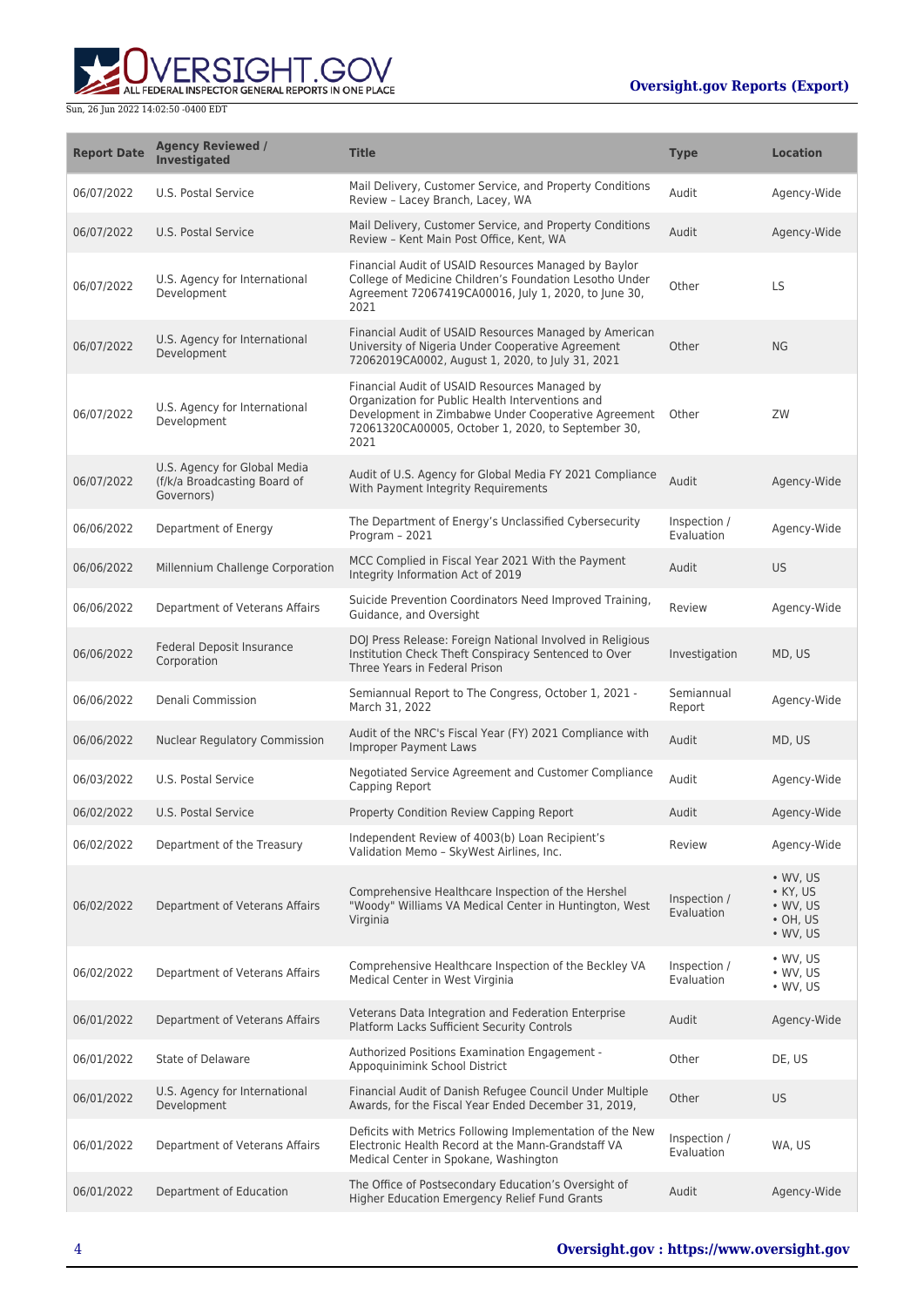ALL FEDERAL INSPECTOR GENERAL REPORTS IN ONE PLACE

| <b>Report Date</b> | <b>Agency Reviewed /</b><br><b>Investigated</b>                                                        | <b>Title</b>                                                                                                                                                          | <b>Type</b>                | <b>Location</b> |
|--------------------|--------------------------------------------------------------------------------------------------------|-----------------------------------------------------------------------------------------------------------------------------------------------------------------------|----------------------------|-----------------|
| 06/01/2022         | National Science Foundation                                                                            | Performance Audit of Incurred Costs - University of Maine                                                                                                             | Audit                      | ME, US          |
| 06/01/2022         | Federal Deposit Insurance<br>Corporation                                                               | DOJ Press Release: Tulsa Man Sentenced for Defrauding<br><b>Investor and Banks of Millions</b>                                                                        | Investigation              | OK, US          |
| 06/01/2022         | Department of Veterans Affairs                                                                         | Inspection of Information Technology Security at the<br>Consolidated Mail Outpatient Pharmacy in Dallas, Texas                                                        | Inspection /<br>Evaluation | TX, US          |
| 06/01/2022         | Department of State, U.S. Agency<br>for Global Media (f/k/a<br><b>Broadcasting Board of Governors)</b> | Semiannual Report to The Congress, October 1, 2021 -<br>March 31, 2022                                                                                                | Semiannual<br>Report       | Agency-Wide     |
| 06/01/2022         | <b>Tennessee Valley Authority</b>                                                                      | Non-Power Dam Control System Cybersecurity                                                                                                                            | Audit                      | Agency-Wide     |
| 06/01/2022         | Department of Veterans Affairs                                                                         | Inspection of Information Technology Security at the<br>Consolidated Mail Outpatient Pharmacy in Tucson, Arizona                                                      | Inspection /<br>Evaluation | Agency-Wide     |
| 06/01/2022         | Office of the Director of National<br>Intelligence                                                     | The Office of the Inspector General of the Intelligence<br>Community Releases Its Semiannual Report to Congress                                                       | Semiannual<br>Report       | Agency-Wide     |
| 06/01/2022         | Election Assistance Commission                                                                         | Semiannual Report to Congress - Spring 2022                                                                                                                           | Semiannual<br>Report       | Agency-Wide     |
| 06/01/2022         | Department of the Treasury                                                                             | Semiannual Report to Congress, Department of the<br>Treasury, Office of Inspector General (October 1, 2021 -<br>March 31, 2022)                                       | Semiannual<br>Report       | Agency-Wide     |
| 05/31/2022         | Federal Deposit Insurance<br>Corporation                                                               | DOJ Press Release: Vacaville Man Sentenced to 8 Years in<br>Prison for Billion Dollar DC Solar Ponzi Scheme                                                           | Investigation              | CA, US          |
| 05/31/2022         | Department of Education                                                                                | OIG 84th Semiannual Report to Congress                                                                                                                                | Semiannual<br>Report       | Agency-Wide     |
| 05/31/2022         | Federal Housing Finance Agency                                                                         | FHFA Ensured that Fannie Mae Submitted Required<br>Property Valuation Data to the Agency's Mortgage Loan<br>Integrated System                                         | Review                     | <b>US</b>       |
| 05/31/2022         | Department of Housing and Urban<br>Development                                                         | SAR 87 - HUD OIG Semiannual Report to Congress for the<br>period October 1, 2021, through March 31, 2022                                                              | Semiannual<br>Report       | Agency-Wide     |
| 05/31/2022         | National Aeronautics and Space<br>Administration                                                       | Semiannual Report: October 1, 2021 through March 31,<br>2022                                                                                                          | Semiannual<br>Report       | Agency-Wide     |
| 05/31/2022         | <b>Federal Election Commission</b>                                                                     | Federal Election Commission Semiannual Report to<br>Congress                                                                                                          | Semiannual<br>Report       | Agency-Wide     |
| 05/31/2022         | Federal Deposit Insurance<br>Corporation                                                               | Semiannual Report to the Congress, October 1, 2021-<br>March 31, 2022                                                                                                 | Semiannual<br>Report       | Agency-Wide     |
| 05/31/2022         | <b>General Services Administration</b>                                                                 | Semiannual Report to the Congress - Spring 2022                                                                                                                       | Semiannual<br>Report       | Agency-Wide     |
| 05/31/2022         | <b>Multiple Agencies</b>                                                                               | Pandemic Response Accountability Committee's<br>Semiannual Report to Congress                                                                                         | Semiannual<br>Report       | Agency-Wide     |
| 05/31/2022         | Department of Veterans Affairs                                                                         | Failure to Provide Emergency Care to a Patient and<br>Leaders' Inadequate Response to that Failure at the<br>Malcom Randall VA Medical Center in Gainesville, Florida | Inspection /<br>Evaluation | FL, US          |
| 05/31/2022         | Nuclear Regulatory Commission                                                                          | Semiannual Report to Congress                                                                                                                                         | Other                      | Agency-Wide     |
| 05/31/2022         | Department of Veterans Affairs                                                                         | Comprehensive Healthcare Inspection of Veterans<br>Integrated Service Network 2: New York/New Jersey VA<br>Health Care Network in Bronx, New York                     | Review                     | NY, US          |
| 05/27/2022         | U.S. Agency for International<br>Development                                                           | Financial Audit of KNCV Tuberculosis Foundation Under<br>Multiple, USAID Awards for the Fiscal Year Ended<br>September 30, 2017                                       | Other                      | <b>US</b>       |
| 05/27/2022         | <b>General Services Administration</b>                                                                 | GSA Complied with the Payment Integrity Information Act<br>in Fiscal Year 2021                                                                                        | Audit                      | Agency-Wide     |
| 05/27/2022         | Federal Deposit Insurance<br>Corporation                                                               | DOJ Press Release: Richmond Man Pleads Guilty to \$1<br>Million Paycheck Protection Program Fraud Scheme                                                              | Investigation              | VA, US          |
| 05/27/2022         | U.S. Postal Service                                                                                    | U.S. Postal Service Knowledge Continuity                                                                                                                              | Audit                      | Agency-Wide     |
| 05/27/2022         | Department of Energy                                                                                   | Semiannual Report to Congress for Period Ending March<br>31, 2022                                                                                                     | Semiannual<br>Report       | Agency-Wide     |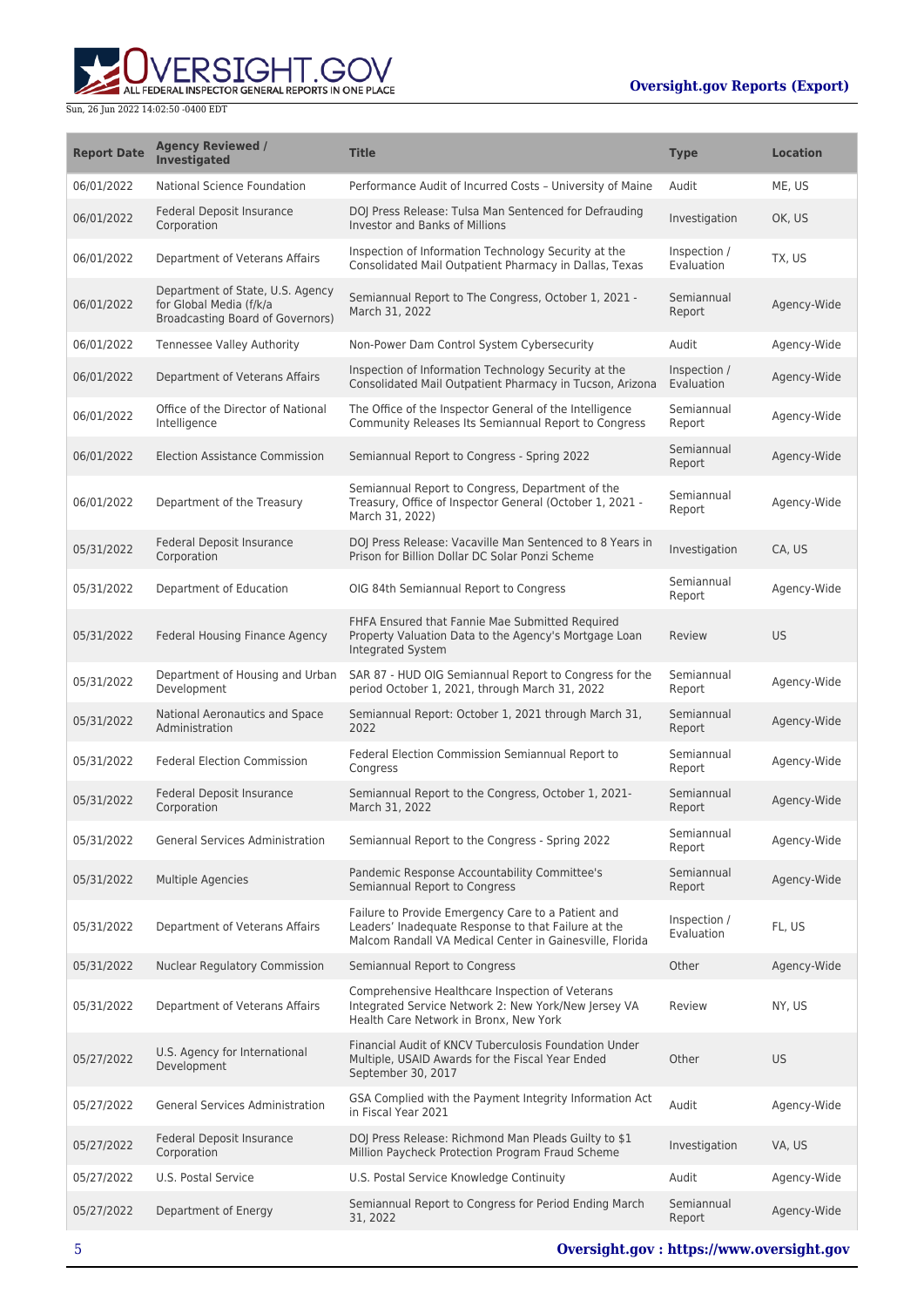

| <b>Report Date</b> | <b>Agency Reviewed /</b><br><b>Investigated</b>     | <b>Title</b>                                                                                                                                                                                  | <b>Type</b>                | <b>Location</b>                                                      |
|--------------------|-----------------------------------------------------|-----------------------------------------------------------------------------------------------------------------------------------------------------------------------------------------------|----------------------------|----------------------------------------------------------------------|
| 05/27/2022         | <b>Export-Import Bank</b>                           | Semiannual Report to Congress: October 1, 2021 to March<br>31, 2022                                                                                                                           | Semiannual<br>Report       | Agency-Wide                                                          |
| 05/27/2022         | <b>Environmental Protection Agency</b>              | Semiannual Report to Congress: October 1, 2021-March<br>31, 2022                                                                                                                              | Audit                      | Agency-Wide                                                          |
| 05/27/2022         | Securities and Exchange<br>Commission               | Semiannual Report to Congress: October 1, 2021 through<br>March 31, 2022                                                                                                                      | Semiannual<br>Report       | Agency-Wide                                                          |
| 05/27/2022         | Department of Justice                               | Semiannual Report to Congress October 1, 2021 - March<br>31, 2022                                                                                                                             | Semiannual<br>Report       | Agency-Wide                                                          |
| 05/27/2022         | <b>Consumer Product Safety</b><br>Commission        | Semiannual Report to Congress October 1, 2021 to March<br>31, 2022                                                                                                                            | Semiannual<br>Report       | Agency-Wide                                                          |
| 05/26/2022         | U.S. Agency for International<br>Development        | Financial Audit of Closing the Gaps in the TB Care<br>Cascade Program Managed by World Health Partners in<br>India, Cooperative Agreement 72038620CA00012, July 31,<br>2020 to March 31, 2021 | Other                      | IN                                                                   |
| 05/26/2022         | U.S. Agency for International<br>Development        | Examination Report of Incurred Costs Claimed on Flexibly<br>Priced Contracts by International Business & Technical<br>Consultants, Inc. for the Fiscal Year Ended December 31,<br>2018        | Other                      | US                                                                   |
| 05/26/2022         | U.S. African Development<br>Foundation              | OIG Risk Assessment of the U.S. African Development<br>Foundation Charge Card Program for Fiscal Years 2021<br>and 2020                                                                       | Audit                      | <b>US</b>                                                            |
| 05/26/2022         | <b>Federal Election Commission</b>                  | Management Letter for OIG Special Review of the Federal<br>Election Commission (FEC) Contracting Officers<br>Representative (COR) Program                                                     | Review                     | Agency-Wide                                                          |
| 05/26/2022         | Department of Veterans Affairs                      | Comprehensive Healthcare Inspection of the VA NY<br>Harbor Healthcare System in New York                                                                                                      | Inspection /<br>Evaluation | $\bullet$ NY, US<br>$\bullet$ NY, US<br>$\bullet$ NY, US<br>• NY, US |
| 05/26/2022         | Social Security Administration                      | Incorrect Old-Age, Survivors and Disability Insurance<br>Benefit Payment Computations that Resulted in<br>Overpayments                                                                        | Audit                      | Agency-Wide                                                          |
| 05/26/2022         | Federal Deposit Insurance<br>Corporation            | DOJ Press Release: California Couple Charged with<br>Defrauding Paycheck Protection Program                                                                                                   | Investigation              | CA, US                                                               |
| 05/26/2022         | Federal Deposit Insurance<br>Corporation            | DOJ Press Release: Bank CEO Convicted For Taking Bribes<br>In Connection With Loans Guaranteed By The Small<br><b>Business Administration</b>                                                 | Investigation              | NY, US                                                               |
| 05/26/2022         | <b>National Credit Union</b><br>Administration      | Letter to Congress: Office of Inspector General 2022<br>Review of the NCUA's 2021 Compliance Under the<br>Improper Payments Elimination and Recovery Act (IPERA)<br>May 26, 2022              | Other                      | Agency-Wide                                                          |
| 05/26/2022         | U.S. Postal Service                                 | Mail Delivery, Customer Service, and Property Conditions<br>Review - Linwood Station, Indianapolis, IN                                                                                        | Audit                      | Agency-Wide                                                          |
| 05/26/2022         | U.S. Postal Service                                 | Mail Delivery, Customer Service, and Property Conditions<br>Review - Plainfield Main Post Office, Plainfield, IN                                                                              | Audit                      | Agency-Wide                                                          |
| 05/26/2022         | U.S. Postal Service                                 | Mail Delivery, Customer Service, and Property Conditions<br>Review - Carmel Main Post Office, Carmel, IN                                                                                      | Audit                      | Agency-Wide                                                          |
| 05/26/2022         | Department of Defense                               | Semiannual Report to the Congress - October 1, 2021,<br>through March 31, 2022                                                                                                                | Semiannual<br>Report       | Agency-Wide                                                          |
| 05/26/2022         | Pension Benefit Guaranty<br>Corporation             | Semiannual Report to Congress For the Period October 1,<br>2021 to March 31, 2022                                                                                                             | Semiannual<br>Report       | Agency-Wide                                                          |
| 05/26/2022         | Department of Labor                                 | Semiannual Report to Congress: October 1, 2021 - March<br>31, 2022                                                                                                                            | Semiannual<br>Report       | Agency-Wide                                                          |
| 05/26/2022         | AmeriCorps                                          | Semiannual Report to Congress: October 1, 2021 - March<br>31, 2022                                                                                                                            | Semiannual<br>Report       | Agency-Wide                                                          |
| 05/26/2022         | Amtrak (National Railroad<br>Passenger Corporation) | Employee Resigns Prior to Administrative Hearing                                                                                                                                              | Investigation              | FL, US                                                               |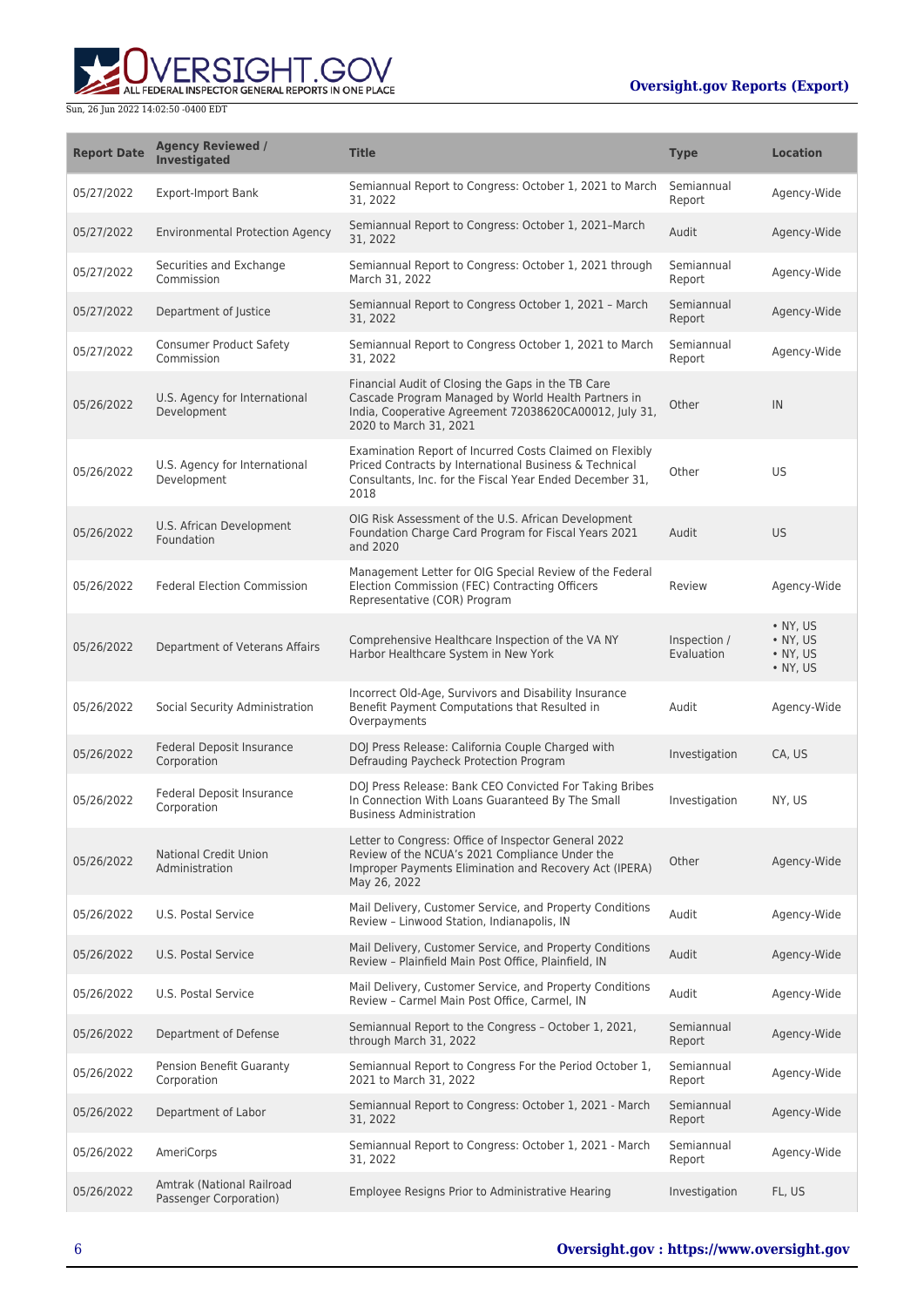# ERSIGHT.GOV ALL FEDERAL INSPECTOR GENERAL REPORTS IN ONE PLACE

### **Oversight.gov Reports (Export)**

| <b>Report Date</b> | <b>Agency Reviewed /</b><br><b>Investigated</b>     | <b>Title</b>                                                                                                                                                                     | <b>Type</b>                | <b>Location</b>                                                                                                                                                                                                |
|--------------------|-----------------------------------------------------|----------------------------------------------------------------------------------------------------------------------------------------------------------------------------------|----------------------------|----------------------------------------------------------------------------------------------------------------------------------------------------------------------------------------------------------------|
| 05/26/2022         | Department of the Interior                          | April 2022 Semiannual Report to Congress                                                                                                                                         | Semiannual<br>Report       | Agency-Wide                                                                                                                                                                                                    |
| 05/26/2022         | <b>U.S. Postal Service</b>                          | Spring 2022 Semiannual Report to Congress                                                                                                                                        | Semiannual<br>Report       | Agency-Wide                                                                                                                                                                                                    |
| 05/26/2022         | <b>Small Business Administration</b>                | SBA OIG Spring 2022 Semiannual Report to Congress                                                                                                                                | Semiannual<br>Report       | Agency-Wide                                                                                                                                                                                                    |
| 05/26/2022         | Social Security Administration                      | 2022 Spring Semiannual Report to Congress                                                                                                                                        | Semiannual<br>Report       | Agency-Wide                                                                                                                                                                                                    |
| 05/26/2022         | National Security Agency                            | Audit of the Implementation of the Coronavirus Aid, Relief,<br>and Economic Security (CARES) Act, Section 3610                                                                   | Audit                      | Agency-Wide                                                                                                                                                                                                    |
| 05/26/2022         | Department of Agriculture                           | Office of Inspector General Semiannual Report to<br>Congress FY 2022 - First Half                                                                                                | Semiannual<br>Report       | Agency-Wide                                                                                                                                                                                                    |
| 05/26/2022         | <b>Small Business Administration</b>                | SBA's Handling of Potentially Fraudulent Paycheck<br>Protection Program Loans                                                                                                    | Inspection /<br>Evaluation | Agency-Wide                                                                                                                                                                                                    |
| 05/26/2022         | Department of Justice                               | Management Advisory Memorandum: Notification of<br>Concerns with the Absence of a Policy Regarding FBI<br>Employees Emailing Child Sexual Abuse Material and<br>Other Contraband | Other                      | Agency-Wide                                                                                                                                                                                                    |
| 05/26/2022         | Peace Corps                                         | Semiannual Report to Congress for the First Half of FY<br>2022                                                                                                                   | Other                      | Agency-Wide                                                                                                                                                                                                    |
| 05/26/2022         | Amtrak (National Railroad<br>Passenger Corporation) | SEMIANNUAL REPORT TO CONGRESS #65 (OCTOBER 1,<br>2021 TO MARCH 31, 2022)                                                                                                         | Semiannual<br>Report       | Agency-Wide                                                                                                                                                                                                    |
| 05/26/2022         | <b>Federal Labor Relations Authority</b>            | Privacy and Data Protection Policies, Procedure and<br>Practices for 2022                                                                                                        | Other                      | Agency-Wide                                                                                                                                                                                                    |
| 05/25/2022         | U.S. Agency for International<br>Development        | Strategic Workforce Planning: Challenges Impair USAID's<br>Ability to Establish a Comprehensive Human Capital<br>Approach                                                        | Audit                      | Agency-Wide                                                                                                                                                                                                    |
| 05/25/2022         | U.S. Agency for International<br>Development        | Financial Audit of USAID Resources Managed by Right to<br>Care NPC in Multiple Countries Under Multiple Awards,<br>October 1, 2020, to September 30, 2021                        | Other                      | ZA                                                                                                                                                                                                             |
| 05/25/2022         | Department of Veterans Affairs                      | Comprehensive Healthcare Inspection of the Samuel S.<br>Stratton VA Medical Center in Albany, New York                                                                           | Review                     | $\cdot$ NY. US<br>• NY, US<br>$\bullet$ NY, US<br>$\bullet$ NY, US<br>$\bullet$ NY, US<br>$\bullet$ NY, US<br>$\bullet$ NY, US<br>$\bullet$ NY, US<br>$\bullet$ NY, US<br>$\bullet$ NY, US<br>$\bullet$ NY, US |
| 05/25/2022         | Department of State                                 | Review of the Recruitment and Selection Process for<br>Public Members of Foreign Service Selection Boards                                                                        | Other                      | Agency-Wide                                                                                                                                                                                                    |
| 05/25/2022         | Department of State                                 | Inspection of Embassy Athens and Constituent Post,<br>Greece                                                                                                                     | Inspection /<br>Evaluation | <b>GR</b>                                                                                                                                                                                                      |
| 05/25/2022         | Department of State                                 | Inspection of the Bureau of Diplomatic Security's<br><b>Diplomatic Courier Service</b>                                                                                           | Inspection /<br>Evaluation | Agency-Wide                                                                                                                                                                                                    |
| 05/25/2022         | Department of State                                 | Inspection of Embassy Budapest, Hungary                                                                                                                                          | Inspection /<br>Evaluation | <b>HU</b>                                                                                                                                                                                                      |
| 05/25/2022         | Department of Veterans Affairs                      | Semiannual Report to Congress, Issue 87, October 1,<br>2021-March 31, 2022                                                                                                       | Semiannual<br>Report       | Agency-Wide                                                                                                                                                                                                    |
| 05/25/2022         | <b>Corporation for Public</b><br>Broadcasting       | Evaluation of WSLU-FM/North Country Public Radio<br>Expenditures, Report No. ECR2206-2208                                                                                        | Inspection /<br>Evaluation | NY, US                                                                                                                                                                                                         |
| 05/25/2022         | National Science Foundation                         | Semiannual Report to Congress, October 1, 2021 - March<br>31, 2022                                                                                                               | Semiannual<br>Report       | Agency-Wide                                                                                                                                                                                                    |
| 05/25/2022         | National Science Foundation                         | Audit of NSF's Purchase Card Program                                                                                                                                             | Audit                      | VA, US                                                                                                                                                                                                         |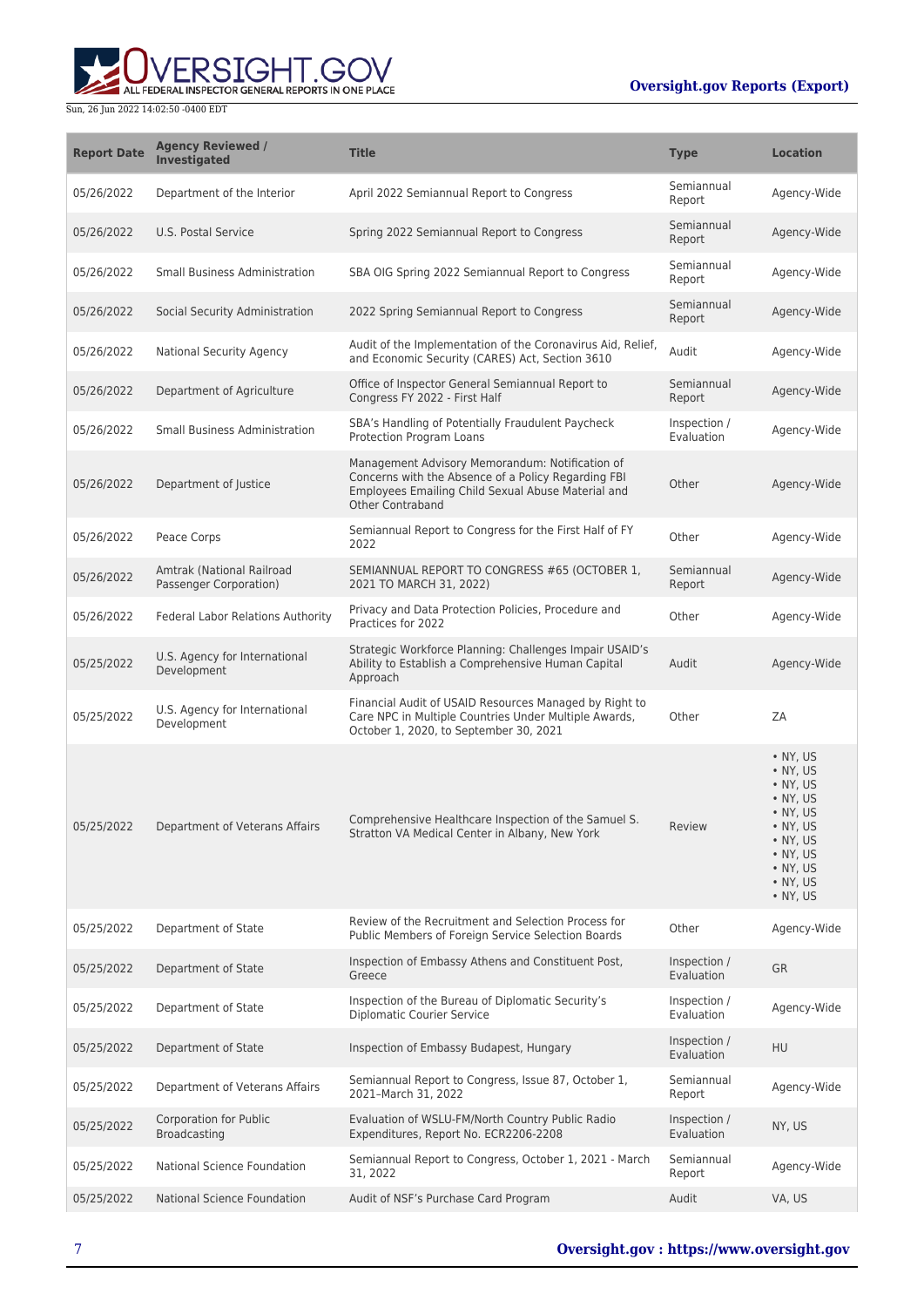

| <b>Report Date</b> | <b>Agency Reviewed /</b><br><b>Investigated</b> | <b>Title</b>                                                                                                                                                                                                                                     | <b>Type</b>                | <b>Location</b>                                                                                                                                             |
|--------------------|-------------------------------------------------|--------------------------------------------------------------------------------------------------------------------------------------------------------------------------------------------------------------------------------------------------|----------------------------|-------------------------------------------------------------------------------------------------------------------------------------------------------------|
| 05/25/2022         | <b>Tennessee Valley Authority</b>               | Organizational Effectiveness - Browns Ferry Nuclear Plant<br><b>Radiation Protection</b>                                                                                                                                                         | Inspection /<br>Evaluation | Agency-Wide                                                                                                                                                 |
| 05/25/2022         | Federal Labor Relations Authority               | Follow-up Management Advisory Review on FLRA's<br>Appointment of Contracting Officer's Representatives                                                                                                                                           | Other                      | Agency-Wide                                                                                                                                                 |
| 05/25/2022         | International Trade Commission                  | Inspector General Semiannual Report                                                                                                                                                                                                              | Semiannual<br>Report       | Agency-Wide                                                                                                                                                 |
| 05/24/2022         | Department of State                             | Audit of Department of State Actions To Prevent Unlawful<br>Trafficking in Persons Practices When Executing Security,<br>Construction, and Facility and Household Services<br><b>Contracts at Overseas Posts</b>                                 | Audit                      | • Agency-Wide<br>$\cdot$ DE<br>$\cdot$ CF<br>$\cdot$ IQ<br>$\cdot$ EG<br>$\cdot$ PE<br>$\cdot$ PK<br>$\bullet$ MX<br>$\cdot$  P<br>$\cdot$  O<br>$\cdot$ SD |
| 05/24/2022         | <b>Corporation for Public</b><br>Broadcasting   | Semiannual Report, Office of the Inspector General<br>Operations and Audit Resolution Activities, October 1,<br>2021 - March 31, 2022                                                                                                            | Semiannual<br>Report       | Agency-Wide                                                                                                                                                 |
| 05/24/2022         | Department of the Treasury                      | Alert Memorandum: Delays in the Quarterly Monitoring of<br>Borrowers' Compliance with Loan Requirements                                                                                                                                          | Audit                      | Agency-Wide                                                                                                                                                 |
| 05/24/2022         | Department of Veterans Affairs                  | VHA Continues to Face Challenges with Billing Private<br>Insurers for Community Care                                                                                                                                                             | Audit                      | Agency-Wide                                                                                                                                                 |
| 05/23/2022         | Internal Revenue Service                        | Final Report - The IRS Leveraged Its Telework Program to<br>Continue Operations During the COVID-19 Pandemic                                                                                                                                     | Inspection /<br>Evaluation | Agency-Wide                                                                                                                                                 |
| 05/23/2022         | Architect of the Capitol                        | Architect of the Capitol (AOC) Employees Violated the<br>AOC Standards of Conduct and Ethics Policies by<br>Wagering on the Outcome of the 2020 Presidential<br>Election and Engaging in Political Conversation While on<br>Duty                 | Investigation              | Agency-Wide                                                                                                                                                 |
| 05/23/2022         | U.S. Agency for International<br>Development    | Financial Audit of the Rule of Law and Culture of Integrity<br>Program in Paraguay Managed by Instituto Desarrollo,<br>Cooperative Agreement 72052619CA00002, for the Fiscal<br>Year Ended December 31, 2021                                     | Other                      | PY                                                                                                                                                          |
| 05/23/2022         | U.S. Agency for International<br>Development    | Financial Audit of USAID Resources Managed by Uganda<br>Protestant Medical Bureau Under Multiple Awards, July 1,<br>2020, to June 30, 2021                                                                                                       | Other                      | UG                                                                                                                                                          |
| 05/23/2022         | Department of Homeland Security                 | ICE Did Not Follow Policies, Guidance, or<br>Recommendations to Ensure Migrants Were Tested for<br>COVID-19 before Transport on Domestic Commercial<br>Flights                                                                                   | Audit                      | Agency-Wide                                                                                                                                                 |
| 05/23/2022         | Department of Justice                           | Recommendations Issued by the Office of the Inspector<br>General That Were Not Closed as of March 31, 2022                                                                                                                                       | Other                      | Agency-Wide                                                                                                                                                 |
| 05/20/2022         | Office of Personnel Management                  | Audit of Cambia Health Solutions, Inc. Portland, Oregon                                                                                                                                                                                          | Audit                      | Agency-Wide                                                                                                                                                 |
| 05/20/2022         | U.S. Postal Service                             | U.S. Postal Service Recognition and Awards Program                                                                                                                                                                                               | Audit                      | Agency-Wide                                                                                                                                                 |
| 05/20/2022         | Department of the Interior                      | U.S. Fish and Wildlife Service Grants Awarded to the U.S.<br>Virgin Islands Department of Planning and Natural<br>Resources, From October 1, 2017, Through September 30, Audit<br>2019, Under the Wildlife and Sport Fish Restoration<br>Program |                            | Agency-Wide                                                                                                                                                 |
| 05/20/2022         | National Geospatial-Intelligence<br>Agency      | NGA OIG Spring Semiannual Report to Congress, 1<br>October 2021 - 31 March 2022                                                                                                                                                                  | Semiannual<br>Report       | Agency-Wide                                                                                                                                                 |
| 05/20/2022         | Government Publishing Office                    | GPO Organization Transformation Evaluation                                                                                                                                                                                                       | Inspection /<br>Evaluation | Agency-Wide                                                                                                                                                 |
| 05/19/2022         | Internal Revenue Service                        | Processing of Recovery Rebate Credit Claims During the<br>2021 Filing Season                                                                                                                                                                     | Audit                      | Agency-Wide                                                                                                                                                 |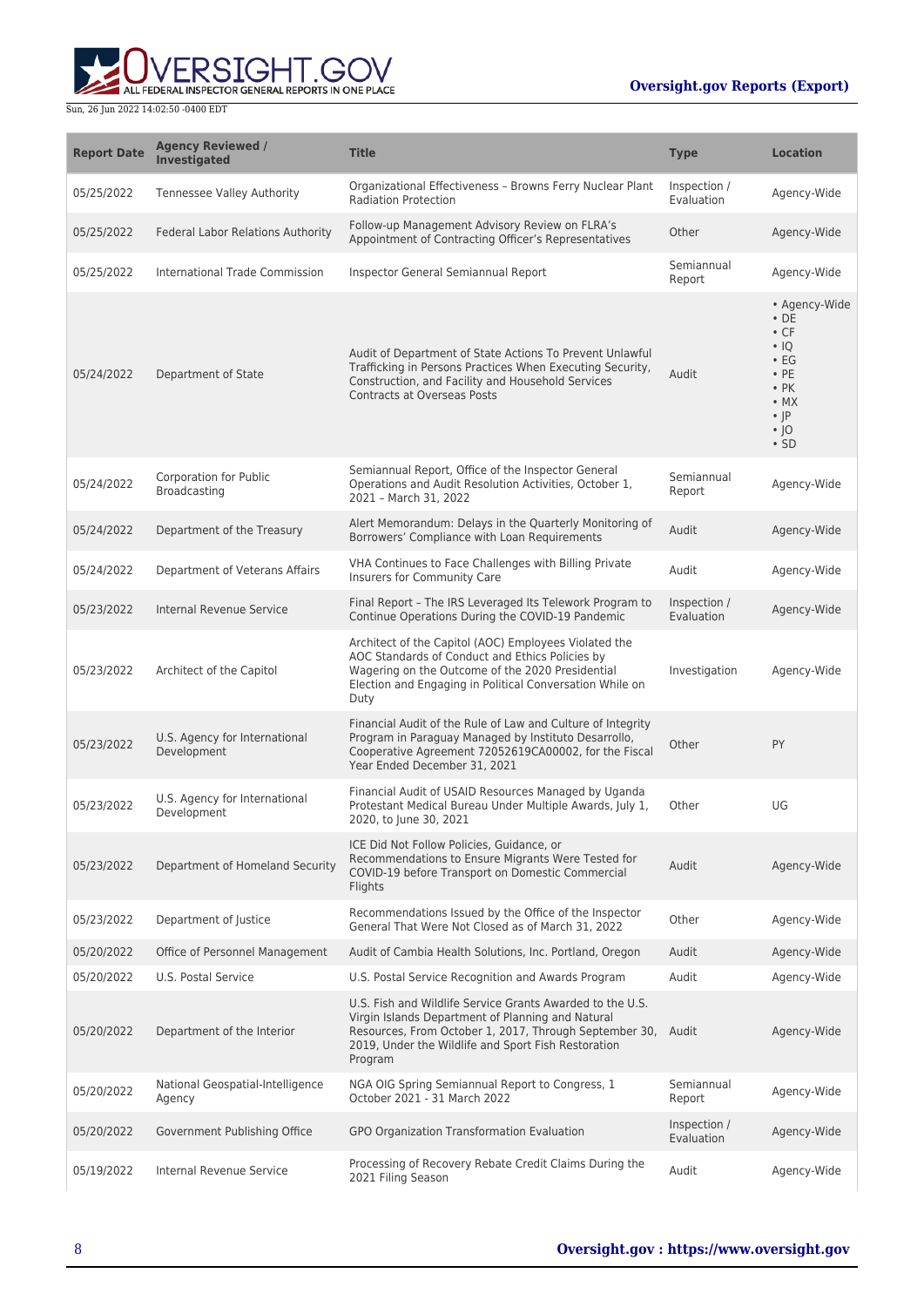

| <b>Report Date</b> | <b>Agency Reviewed /</b><br><b>Investigated</b> | <b>Title</b>                                                                                                                                                                                      | <b>Type</b>                | <b>Location</b>                                |
|--------------------|-------------------------------------------------|---------------------------------------------------------------------------------------------------------------------------------------------------------------------------------------------------|----------------------------|------------------------------------------------|
| 05/19/2022         | Department of the Interior                      | Stronger Controls Needed Over the Udall Foundation's<br>Invoicing Processes and Contract Oversight for the John S.<br>McCain III National Center for Environmental Conflict<br>Resolution         | Audit                      | Agency-Wide                                    |
| 05/19/2022         | U.S. Postal Service                             | Efficiency of Operations at the Seattle, WA, Processing<br>and Distribution Center                                                                                                                | Audit                      | Agency-Wide                                    |
| 05/19/2022         | U.S. Postal Service                             | U.S. Postal Service's Implementation of Enterprise Risk<br>Management                                                                                                                             | Audit                      | Agency-Wide                                    |
| 05/19/2022         | U.S. Agency for International<br>Development    | Financial Audit of USAID Resources Managed by Addis<br>Continental Institute of Public Health in Ethiopia Under<br>Cooperative Agreement No. AID-663-A-14-00004, July 8,<br>2020, to July 7, 2021 | Other                      | ET                                             |
| 05/19/2022         | U.S. Agency for International<br>Development    | Financial Audit of USAID Resources Managed by Joint<br>Clinical Research Centre in Uganda Under Multiple<br>Awards, October 1, 2020, to September 30, 2021                                        | Other                      | UG                                             |
| 05/19/2022         | U.S. Agency for International<br>Development    | Examination Report of Incurred Costs Claimed on Flexibly<br>Priced Contracts by The Manoff Group, Inc. for the Fiscal<br>Year Ended December 31, 2018                                             | Other                      | US                                             |
| 05/19/2022         | Tennessee Valley Authority                      | Office of the Inspector General Semiannual Report -<br>Spring 2022                                                                                                                                | Semiannual<br>Report       | Agency-Wide                                    |
| 05/19/2022         | Department of the Treasury                      | Independent Review of 4003(b) Loan Recipient's<br>Validation Memo - Hawaiian Airlines, Inc.                                                                                                       | Review                     | Agency-Wide                                    |
| 05/19/2022         | Department of the Interior                      | Former Secretary's Alleged Lobbying Disclosure Act<br>Violation Before Joining the U.S. Department of the<br>Interior as Deputy Secretary                                                         | Investigation              | Agency-Wide                                    |
| 05/19/2022         | Department of Veterans Affairs                  | Care in the Community Healthcare Inspection of VA<br>Midwest Health Care Network (VISN 23)                                                                                                        | Inspection /<br>Evaluation | Agency-Wide                                    |
| 05/19/2022         | <b>State of Delaware</b>                        | National COVID-19 Data Quality Audit Template Compare<br>and Contrast                                                                                                                             | Other                      | DE, US                                         |
| 05/18/2022         | Internal Revenue Service                        | The Child Tax Credit Update Portal Was Successfully<br>Deployed, but Security and Process Improvements Are<br>Needed                                                                              | Audit                      | Agency-Wide                                    |
| 05/18/2022         | Department of Transportation                    | Summary Report on Significant Single Audit Findings<br>Impacting DOT Programs for the 3-Month Period Ending<br>March 31, 2022                                                                     | Audit                      | Agency-Wide                                    |
| 05/18/2022         | Office of Personnel Management                  | Review of the 2017 Presidential Management Fellows<br>Program Application Process Redesign                                                                                                        | Review                     | Agency-Wide                                    |
| 05/18/2022         | Department of Energy                            | Corrective Actions on the Office of Enterprise<br>Assessments Findings and Deficiencies                                                                                                           | Audit                      | $\bullet$ MD, US<br>$\cdot$ SC, US<br>• NM, US |
| 05/18/2022         | Federal Deposit Insurance<br>Corporation        | DOJ Press Release: COVID Relief Fraudsters Sentenced To<br>Prison                                                                                                                                 | Investigation              | FL, US                                         |
| 05/18/2022         | U.S. Agency for International<br>Development    | Financial Audit of USAID Resources Managed by<br>TradeMark East Africa in Multiple Countries Under Multiple<br>Awards, July 1, 2020, to June 30, 2021                                             | Other                      | KE                                             |
| 05/18/2022         | U.S. Agency for International<br>Development    | Single Audit of ACDI/VOCA and Affiliates for the Fiscal<br>Year Ended December 31, 2017                                                                                                           | Other                      | US                                             |
| 05/18/2022         | U.S. Postal Service                             | The Postal Service's Collection Point Management System                                                                                                                                           | Other                      | Agency-Wide                                    |
| 05/18/2022         | Department of Justice                           | Audit of the Office on Violence Against Women Grants<br>Awarded to New York State Unified Court System, New<br>York, New York                                                                     | Audit                      | NY, US                                         |
| 05/18/2022         | Defense Intelligence Agency                     | DIA OIG Semiannual Report to Congress 1st 2nd Qtr FY<br>2022                                                                                                                                      | Semiannual<br>Report       | Agency-Wide                                    |
| 05/18/2022         | Federal Housing Finance Agency                  | Twenty-Third Semiannual Report to the Congress                                                                                                                                                    | Semiannual<br>Report       | Agency-Wide                                    |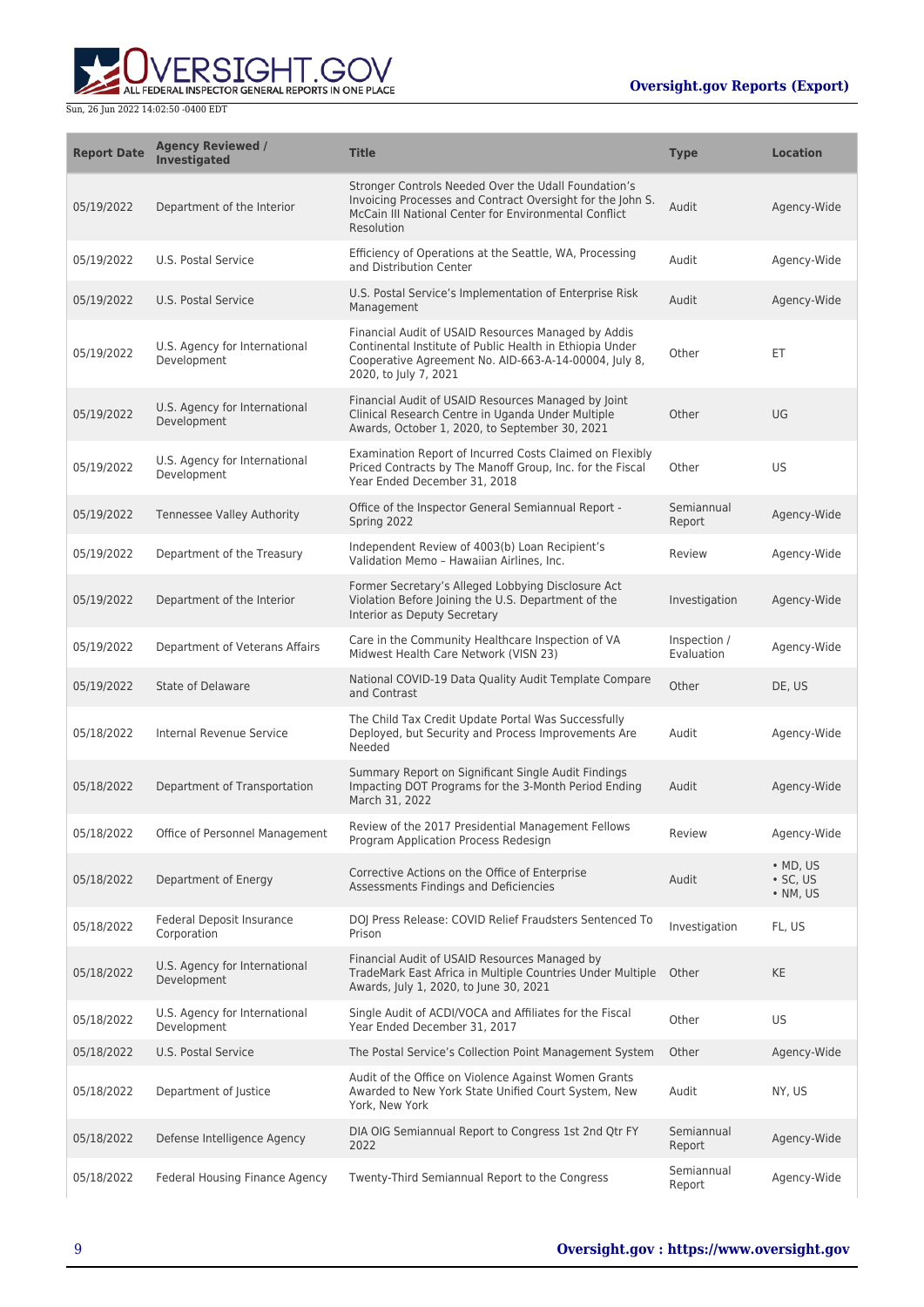

| <b>Report Date</b> | <b>Agency Reviewed /</b><br><b>Investigated</b>              | <b>Title</b>                                                                                                                                                                                                       | <b>Type</b>          | <b>Location</b> |
|--------------------|--------------------------------------------------------------|--------------------------------------------------------------------------------------------------------------------------------------------------------------------------------------------------------------------|----------------------|-----------------|
| 05/17/2022         | Architect of the Capitol                                     | Semiannual Report to The Congress                                                                                                                                                                                  | Semiannual<br>Report | Agency-Wide     |
| 05/17/2022         | <b>National Credit Union</b><br>Administration               | Semiannual Report to the Congress (October 1, 2021 -<br>March 31, 2022)                                                                                                                                            | Semiannual<br>Report | Agency-Wide     |
| 05/17/2022         | National Science Foundation                                  | Performance Audit of NFS's Compliance with the Payment<br>Integrity Information Act of 2019 for 2021                                                                                                               | Audit                | Agency-Wide     |
| 05/17/2022         | Federal Deposit Insurance<br>Corporation                     | DOJ Press Release: Hilo Man Pleads Guilty to Defrauding<br>Paycheck Protection and Disaster Loan Programs                                                                                                          | Investigation        | HI, US          |
| 05/17/2022         | Federal Deposit Insurance<br>Corporation                     | DOJ Press Release: Pennsylvania Man Charged with \$1.7<br>Million Paycheck Protection Program Loan Fraud Scheme                                                                                                    | Investigation        | NJ, US          |
| 05/17/2022         | U.S. Agency for International<br>Development                 | Financial Audit of USAID Resources Managed by Amhara<br>Development Association in Ethiopia Under Multiple<br>Awards, July 8, 2020, to July 7, 2021                                                                | Other                | ET              |
| 05/17/2022         | Department of Defense                                        | Audit of North American Aerospace Defense Command<br>and U.S. Northern Command Use of Coronavirus Aid,<br>Relief, and Economic Security Act Funding                                                                | Audit                | Agency-Wide     |
| 05/17/2022         | Department of Justice                                        | Audit of the Executive Office for United States Attorneys<br>United States Attorneys' Virtual Office Network System<br>Pursuant to the Federal Information Security<br>Modernization Act of 2014, Fiscal Year 2021 | Audit                | Agency-Wide     |
| 05/17/2022         | Department of Justice                                        | Audit of the Office of Justice Programs Awards Made to the<br>Call to Freedom, Inc., Sioux Falls, South Dakota                                                                                                     | Audit                | SD, US          |
| 05/17/2022         | Department of Justice                                        | Audit of the Executive Office for United States Attorneys<br>Information Security Program Pursuant to the Federal<br>Information Security Modernization Act of 2014, Fiscal<br>Year 2021                           | Audit                | Agency-Wide     |
| 05/17/2022         | Department of the Treasury                                   | Overseas Contingency Operations - Summary of Work<br>Performed by the Department of the Treasury Related to<br>Terrorist Financing and Anti-Money Laundering for Second<br>Quarter Fiscal Year 2022                | Other                | Agency-Wide     |
| 05/17/2022         | <b>Small Business Administration</b>                         | Independent Auditors' Report on SBA's Fiscal Year 2021<br>Compliance with the Payment Integrity Information Act of<br>2019                                                                                         | Audit                | Agency-Wide     |
| 05/17/2022         | Smithsonian Institution                                      | Semiannual Report to Congress for the period ending<br>March 31, 2022                                                                                                                                              | Semiannual<br>Report | Agency-Wide     |
| 05/17/2022         | <b>Environmental Protection Agency</b>                       | The EPA Needs to Fully Address the OIG's 2018 Flint<br>Water Crisis Report Recommendations by Improving<br>Controls, Training, and Risk Assessments                                                                | Audit                | MI, US          |
| 05/16/2022         | U.S. International Development<br><b>Finance Corporation</b> | DFC OIG Spring FY 2022 Semi Annual Report to Congress                                                                                                                                                              | Semiannual<br>Report | Agency-Wide     |
| 05/16/2022         | U.S. Postal Service                                          | Mail Delivery, Customer Service, and Property Conditions<br>Reviews - Select Units, San Diego, CA Region                                                                                                           | Audit                | CA, US          |
| 05/16/2022         | AmeriCorps                                                   | Performance Audit of AmeriCorps' Compliance with the<br>Payment Integrity Information Act of 2019 (PIIA) for Fiscal<br><b>Year 2021</b>                                                                            | Audit                | Agency-Wide     |
| 05/13/2022         | National Archives and Records<br>Administration              | Audit of NARA's Compliance with the Payment Integrity<br>Information Act of 2021 in FY 2021                                                                                                                        | Audit                | Agency-Wide     |
| 05/13/2022         | National Archives and Records<br>Administration              | Audit of NARA's Compliance with the Payment Integrity<br>Information Act of 2021 in FY 2021                                                                                                                        | Audit                | Agency-Wide     |
| 05/13/2022         | U.S. Agency for International<br>Development                 | Examination Report for University Research Co., LLC for<br>the Certified Final Indirect Cost Rate Proposals and<br>Related Books and Records for Reimbursement for the<br>Fiscal Year Ended September 30, 2018     | Other                | US              |
| 05/13/2022         | Department of Defense                                        | Lead Inspector General for Operation Freedom's Sentinel<br>and Operation Enduring Sentinel I Quarterly Report to the<br>United States Congress I January 1, 2022 - March 31,<br>2022                               | Review               | Agency-Wide     |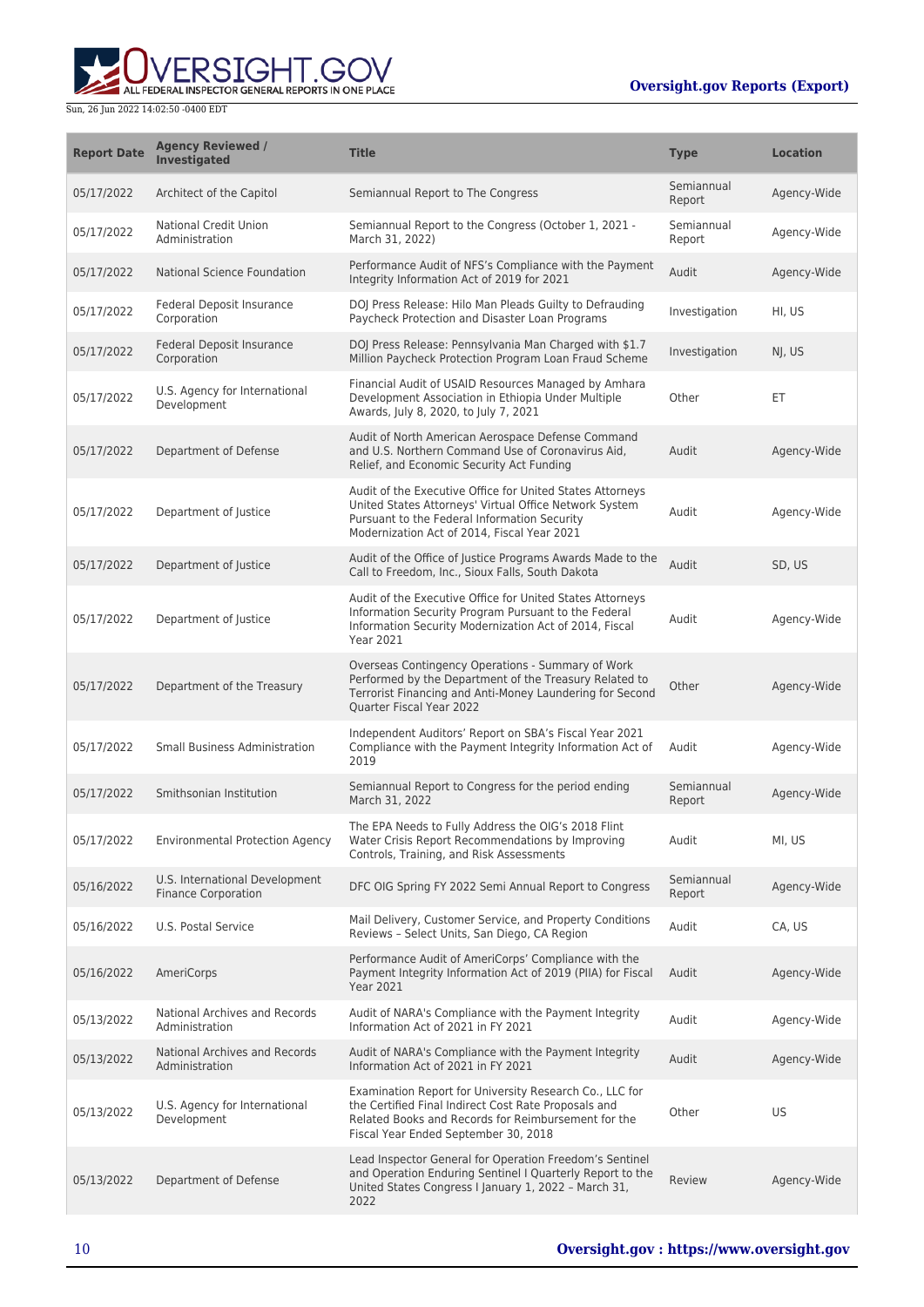ERSIGHT.GOV ALL FEDERAL INSPECTOR GENERAL REPORTS IN ONE PLACE

| <b>Report Date</b> | <b>Agency Reviewed /</b><br><b>Investigated</b>     | <b>Title</b>                                                                                                                                                                                                                                             | <b>Type</b>                | <b>Location</b> |
|--------------------|-----------------------------------------------------|----------------------------------------------------------------------------------------------------------------------------------------------------------------------------------------------------------------------------------------------------------|----------------------------|-----------------|
| 05/13/2022         | U.S. Postal Service                                 | San Francisco International Service Center Closure                                                                                                                                                                                                       | Audit                      | Agency-Wide     |
| 05/13/2022         | Federal Deposit Insurance<br>Corporation            | DOJ Press Release: Woman Convicted of Laundering Over<br>\$750,000 from Health Care Fraud Scheme                                                                                                                                                         | Investigation              | FL, US          |
| 05/13/2022         | Social Security Administration                      | The Social Security Administration's Mail Processing<br>During the COVID-19 Pandemic                                                                                                                                                                     | Audit                      | Agency-Wide     |
| 05/13/2022         | Department of Homeland Security                     | FEMA's Waiver Authority under the Disaster Recovery<br>Reform Act of 2018                                                                                                                                                                                | Audit                      | Agency-Wide     |
| 05/13/2022         | Department of Homeland Security                     | Lessons Learned from DHS' Employee COVID-19<br>Vaccination Initiative                                                                                                                                                                                    | Review                     | Agency-Wide     |
| 05/12/2022         | Department of the Interior                          | Summary: Alleged Criminal Conflict of Interest by Tribal<br>Official                                                                                                                                                                                     | Investigation              | Agency-Wide     |
| 05/12/2022         | Department of Veterans Affairs                      | Failure to Follow a Consult Process Resulting in<br>Undocumented Patient Care at the Chillicothe VA Medical<br>Center in Ohio                                                                                                                            | Inspection /<br>Evaluation | OH, US          |
| 05/12/2022         | Department of Veterans Affairs                      | Deficiencies in the Care of a Patient Who Died at the<br>Charlie Norwood VA Medical Center in Augusta, Georgia                                                                                                                                           | Inspection /<br>Evaluation | GA, US          |
| 05/12/2022         | <b>Pension Benefit Guaranty</b><br>Corporation      | Evaluation of PBGC's Fiscal Year 2021 Compliance with<br>the Payment Integrity Information Act of 2019                                                                                                                                                   | Inspection /<br>Evaluation | Agency-Wide     |
| 05/12/2022         | Federal Housing Finance Agency                      | FHFA Did Not Always Follow its Procedures When<br>Reviewing the Enterprises' Draft SEC Filings, But Plans to<br><b>Take Corrective Action</b>                                                                                                            | Audit                      | Agency-Wide     |
| 05/12/2022         | Federal Labor Relations Authority                   | Follow-up on the 2021 Audit of FLRAs Compliance with the<br>DATA Act                                                                                                                                                                                     | Other                      | Agency-Wide     |
| 05/12/2022         | Peace Corps                                         | Review of the Peace Corps' Compliance with the Payment<br>Integrity Information Act for FY 2021                                                                                                                                                          | Review                     | Agency-Wide     |
| 05/11/2022         | Appalachian Regional Commission                     | Semiannual Report to Congress Oct 1, 2021 to Mar 31,<br>2022                                                                                                                                                                                             | Semiannual<br>Report       | Agency-Wide     |
| 05/11/2022         | Department of Defense                               | Management Advisory: Tracking of Follow-On Production<br>Other Transaction Agreements and Tracking and<br>Awarding of Experimental Purpose Other Transactions                                                                                            | Other                      | Agency-Wide     |
| 05/11/2022         | Corporation for Public<br>Broadcasting              | Audit of Community Service and Other Grants Awarded to<br>South Florida PBS, Inc. (SFPBS), Boynton Beach, Florida,<br>for the Period July 1, 2019 through June 30, 2021, Report<br>No. AST2204-2205                                                      | Audit                      | FL, US          |
| 05/11/2022         | U.S. Postal Service                                 | Efficiency of Operations at the Indianapolis, IN, Processing<br>and Distribution Center                                                                                                                                                                  | Audit                      | Agency-Wide     |
| 05/11/2022         | Amtrak (National Railroad<br>Passenger Corporation) | Governance: Business Case for Company's New Unified<br>Operations Program Needs to be Updated                                                                                                                                                            | Audit                      | Agency-Wide     |
| 05/11/2022         | <b>Federal Maritime Commission</b>                  | FY 2021 PIIA Compliance Report                                                                                                                                                                                                                           | Other                      | Agency-Wide     |
| 05/11/2022         | Social Security Administration                      | The Social Security Administration's Compliance with the<br>Payment Integrity Information Act of 2019 in Fiscal Year<br>2021                                                                                                                             | Audit                      | Agency-Wide     |
| 05/11/2022         | Department of Justice                               | Findings of Misconduct by a then Department of Justice<br>(DOJ) Office of the Inspector General (OIG) Employee for<br>Unauthorized Disclosure of Sensitive, Non-Public<br>Information to the Media, including Information from a<br>Draft DOJ OIG Report | Investigation              | Agency-Wide     |
| 05/10/2022         | U.S. Agency for International<br>Development        | Closeout Audit of the Schedule of Expenditures of Engicon<br>Company, Management Engineering Services Non-<br>Revenue Water Program in Jordan, Contract AID-278-<br>C-15-00005, January 1, 2019, to March 14, 2020                                       | Other                      | O               |
| 05/10/2022         | U.S. Agency for International<br>Development        | Financial Audit of The Producer-Owned Women<br>Enterprises Project in India Managed by Indus Tree Crafts<br>Foundation Under Cooperative Agreement<br>72038619CA00003, April 01, 2020 to March 31, 2021                                                  | Other                      | IN              |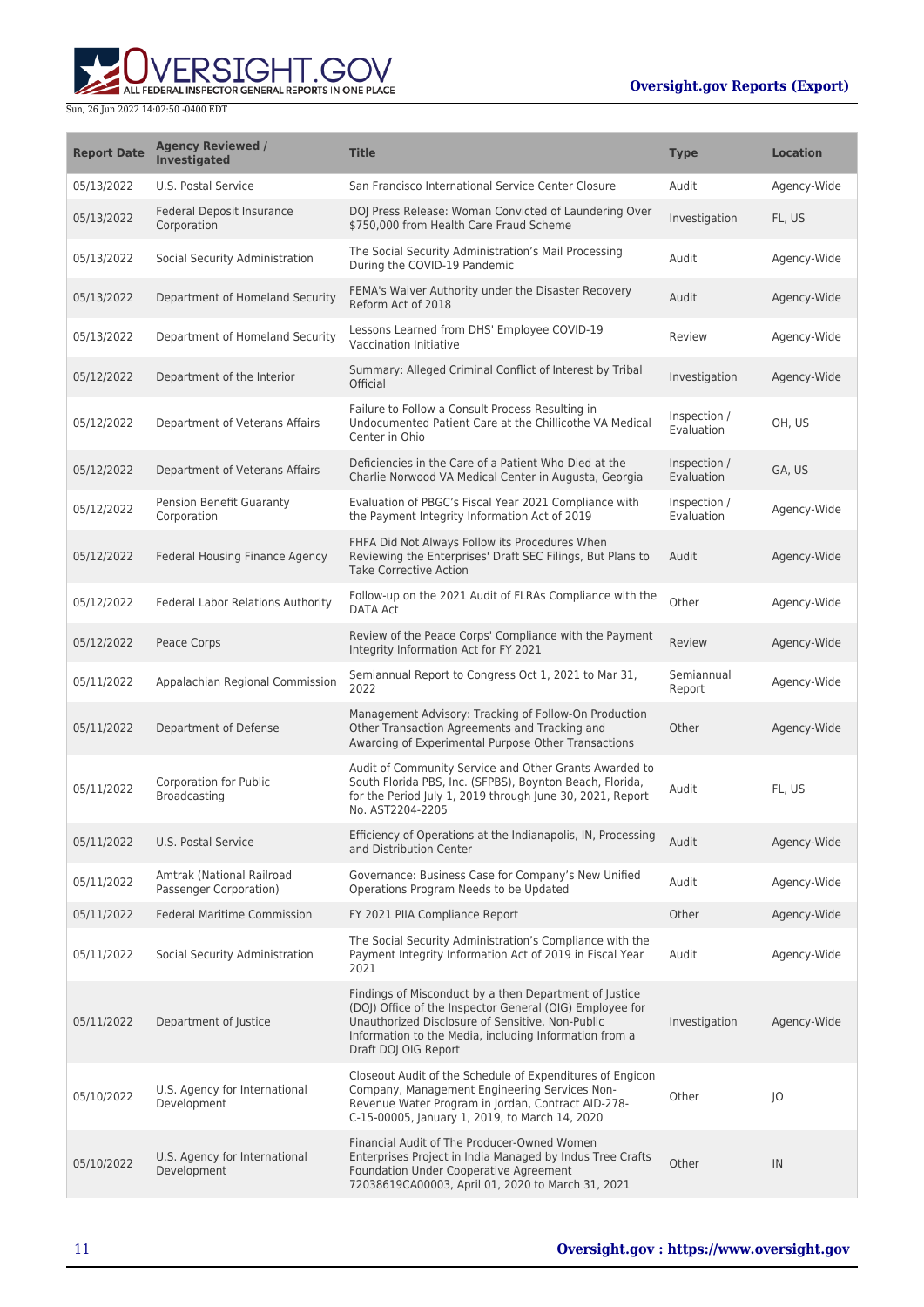

| <b>Report Date</b> | <b>Agency Reviewed /</b><br><b>Investigated</b> | <b>Title</b>                                                                                                                                                                                                                           | <b>Type</b>                | <b>Location</b> |
|--------------------|-------------------------------------------------|----------------------------------------------------------------------------------------------------------------------------------------------------------------------------------------------------------------------------------------|----------------------------|-----------------|
| 05/10/2022         | U.S. Agency for International<br>Development    | Financial Audit of Costs Incurred in Afghanistan by<br>Blumont Global Development, Inc. Under the Conflict<br>Mitigation Assistance for Civilians Program, Cooperative<br>Agreement No. 72030618CA00005, June 1 to October 31,<br>2020 | Other                      | AF              |
| 05/10/2022         | U.S. Agency for International<br>Development    | Financial Audit of USAID Resources Managed by Tanzania<br>Health Promotion Support Under Multiple Agreements,<br>October 1, 2020, to September 30, 2021                                                                                | Other                      | TZ              |
| 05/10/2022         | U.S. Agency for International<br>Development    | Financial Audit of USAID Resources Managed by University<br>of Nairobi Enterprises and Services Limited in Kenya<br>Under Cooperative Agreement AID-615-A-16-00013, July<br>1, 2020, to June 30, 2021                                  | Other                      | KE              |
| 05/10/2022         | U.S. Postal Service                             | Workplace Environment Tracking (WETS) User Access                                                                                                                                                                                      | Audit                      | Agency-Wide     |
| 05/10/2022         | Department of Defense                           | Evaluation of the Air Force Selection Process for the<br>Permanent Location of the U.S. Space Command<br>Headquarters                                                                                                                  | Inspection /<br>Evaluation | Agency-Wide     |
| 05/10/2022         | Department of Defense                           | Evaluation of Department of Defense Efforts to Address<br>Ideological Extremism Within the Armed Forces                                                                                                                                | Inspection /<br>Evaluation | Agency-Wide     |
| 05/10/2022         | Department of Defense                           | Management Advisory: The DoD's Compliance With the<br>Cybersecurity Information Sharing Act of 2015                                                                                                                                    | Other                      | Agency-Wide     |
| 05/10/2022         | Department of State                             | Review of Department of State Evacuations from Wuhan,<br>China in Response to COVID-19                                                                                                                                                 | Inspection /<br>Evaluation | <b>CN</b>       |
| 05/10/2022         | Department of Veterans Affairs                  | The Veterans Health Administration Needs to Do More to<br>Promote Emotional Well-Being Supports Amid the<br>COVID-19 Pandemic                                                                                                          | Review                     | Agency-Wide     |
| 05/09/2022         | <b>General Services Administration</b>          | Audit of PBS's Approval Process for Minor Repair and<br><b>Alteration Projects</b>                                                                                                                                                     | Audit                      | Agency-Wide     |
| 05/09/2022         | <b>Federal Election Commission</b>              | FEC OIG FY21 PIIA Annual Report                                                                                                                                                                                                        | Review                     | Agency-Wide     |
| 05/09/2022         | <b>Nuclear Regulatory Commission</b>            | Audit of the NRC's Process for Licensing Emerging Medical<br>Technologies                                                                                                                                                              | Audit                      | Agency-Wide     |
| 05/09/2022         | Federal Deposit Insurance<br>Corporation        | DOJ Press Release: Sacramento Man Pleads Guilty to<br>COVID-19 Relief Fraud, Embezzlement, and<br><b>Unemployment Fraud</b>                                                                                                            | Investigation              | CA, US          |
| 05/09/2022         | Department of State                             | Inspection of Embassy Sofia, Bulgaria                                                                                                                                                                                                  | Inspection /<br>Evaluation | BG              |
| 05/06/2022         | Internal Revenue Service                        | Programs Susceptible to Improper Payments Are Not<br>Adequately Assessed and Reported                                                                                                                                                  | Audit                      | Agency-Wide     |
| 05/06/2022         | Internal Revenue Service                        | Trends in Compliance Activities Through Fiscal Year 2020                                                                                                                                                                               | Audit                      | Agency-Wide     |
| 05/06/2022         | Department of Energy                            | Followup on Issues Management at the Los Alamos<br><b>National Laboratory</b>                                                                                                                                                          | Audit                      | NM, US          |
| 05/06/2022         | Department of Energy                            | Followup on Issues Management at the Los Alamos<br>National Laboratory                                                                                                                                                                 | Audit                      | NM, US          |
| 05/06/2022         | National Science Foundation                     | Performance Audit of Incurred Costs - University of Idaho                                                                                                                                                                              | Audit                      | ID, US          |
| 05/06/2022         | U.S. Agency for International<br>Development    | Financial Audit of USAID Resources Managed by African<br>Parks Network in Multiple Countries Under Multiple<br>Awards, January 1 to December 31, 2020                                                                                  | Other                      | CD              |
| 05/06/2022         | U.S. Agency for International<br>Development    | Financial Audit of USAID Resources Managed by African<br>Parks Network in Multiple Countries Under Multiple<br>Awards, June 18, 2018, to December 31, 2019                                                                             | Other                      | CD              |
| 05/06/2022         | Department of State                             | Audit of the Department of State Management and<br>Monitoring of Federal Assistance Awards to For-Profit<br>Organizations                                                                                                              | Audit                      | Agency-Wide     |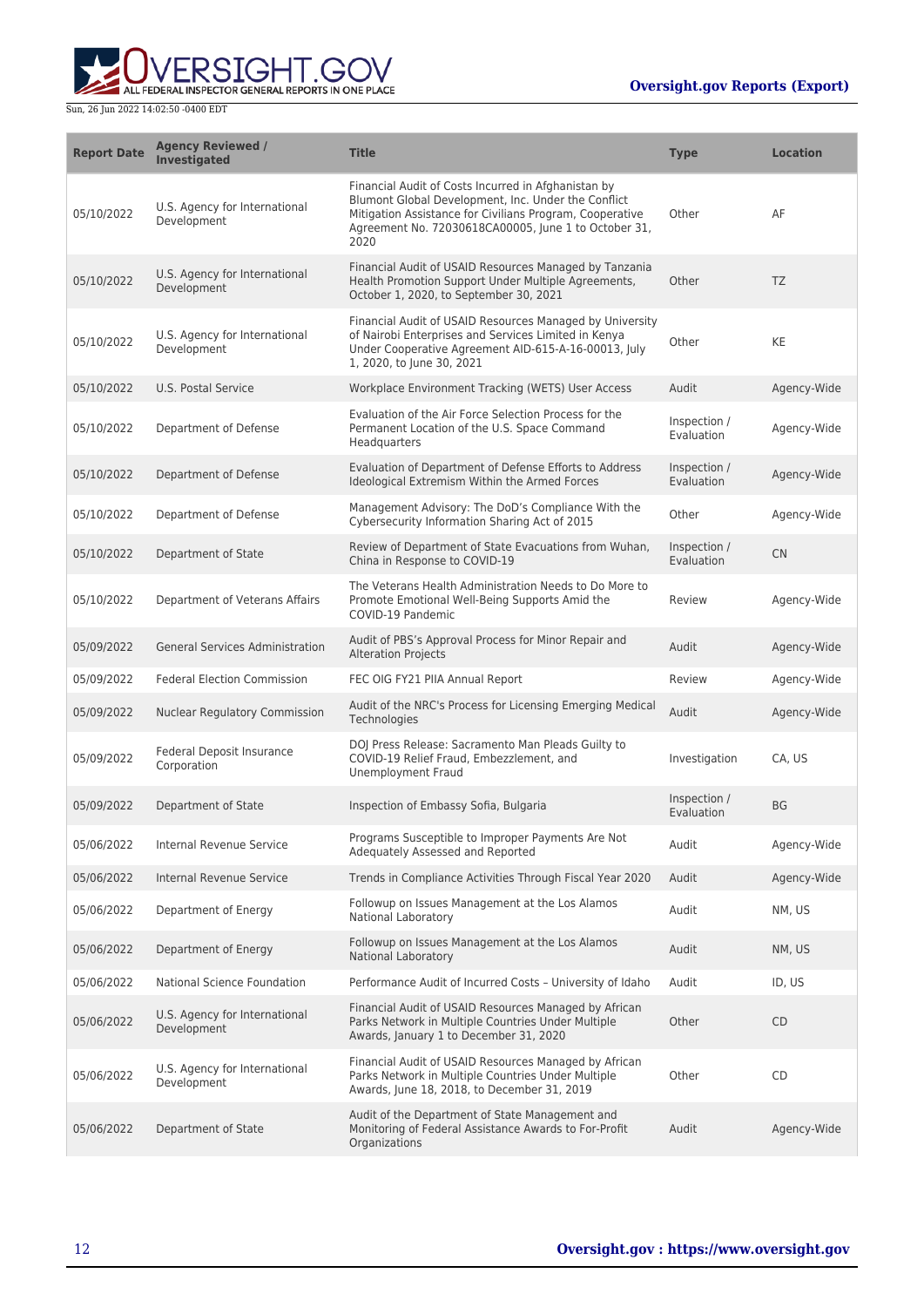



| <b>Report Date</b> | <b>Agency Reviewed /</b><br>Investigated                                                         | <b>Title</b>                                                                                                                                              | <b>Type</b>                | <b>Location</b>                                                                                                                                                                                      |
|--------------------|--------------------------------------------------------------------------------------------------|-----------------------------------------------------------------------------------------------------------------------------------------------------------|----------------------------|------------------------------------------------------------------------------------------------------------------------------------------------------------------------------------------------------|
| 05/05/2022         | Department of Veterans Affairs                                                                   | Comprehensive Healthcare Inspection of the Northport VA<br>Medical Center in New York                                                                     | Inspection /<br>Evaluation | $\bullet$ NY, US<br>$\cdot$ US<br>$\cdot$ US<br>$\cdot$ US<br>$\cdot$ US<br>$\cdot$ US                                                                                                               |
| 05/05/2022         | Department of Defense                                                                            | Management Advisory: DoD Health Care Provider<br>Concerns Regarding the Access to Complete and Accurate Other<br><b>Electronic Health Records</b>         |                            | Agency-Wide                                                                                                                                                                                          |
| 05/05/2022         | Department of Defense                                                                            | Audit of U.S. Indo-Pacific Command's Execution of<br>Coronavirus Aid, Relief, and Economic Security Act<br>Funding                                        | Audit                      | Agency-Wide                                                                                                                                                                                          |
| 05/05/2022         | Department of Defense                                                                            | Joint Audit of the Department of Defense and the<br>Department of Veterans Affairs Efforts to Achieve<br>Electronic Health Record System Interoperability | Audit                      | Agency-Wide                                                                                                                                                                                          |
| 05/05/2022         | U.S. Postal Service                                                                              | Mitigation of Findings Identified During Assessment and<br><b>Authorization Process</b>                                                                   | Other                      | Agency-Wide                                                                                                                                                                                          |
| 05/05/2022         | U.S. Postal Service                                                                              | Retail Systems Continuity of Operations                                                                                                                   | Audit                      | Agency-Wide                                                                                                                                                                                          |
| 05/05/2022         | Department of Veterans Affairs                                                                   | Comprehensive Healthcare Inspection of the VA New<br>Jersey Health Care System in East Orange                                                             | Review                     | $\cdot$ NJ, US<br>$\cdot$ NJ, US<br>$\cdot$ NJ, US<br>$\cdot$ NJ, US<br>$\cdot$ NJ, US<br>$\cdot$ NJ, US<br>$\cdot$ NJ, US<br>$\cdot$ NJ, US<br>$\cdot$ NJ, US<br>$\cdot$ NJ, US<br>$\bullet$ NJ, US |
| 05/05/2022         | Department of Justice                                                                            | Audit of the Office of Community Oriented Policing<br>Services Anti-Heroin Task Force Program                                                             | Audit                      | Agency-Wide                                                                                                                                                                                          |
| 05/04/2022         | Department of Veterans Affairs                                                                   | Purchases of Smartphones and Tablets for Veterans' Use<br>during the COVID-19 Pandemic                                                                    | Review                     | Agency-Wide                                                                                                                                                                                          |
| 05/04/2022         | Internal Revenue Service                                                                         | A Service-Wide Strategy Is Needed to Address Challenges<br>Limiting Growth in Business Tax Return Electronic Filing                                       | Audit                      | Agency-Wide                                                                                                                                                                                          |
| 05/04/2022         | Social Security Administration                                                                   | Follow-up on Deceased Beneficiaries and Recipients with<br>No Death Information on the Numident                                                           | Audit                      | Agency-Wide                                                                                                                                                                                          |
| 05/04/2022         | U.S. Agency for International<br>Development                                                     | Single Audit of Winrock International Institute for<br>Agricultural Development Combined for the Year Ended<br>2016                                       | Other                      | <b>US</b>                                                                                                                                                                                            |
| 05/04/2022         | Architect of the Capitol                                                                         | Contractors and Sub Contractors Marked Up Costs and<br>Intentionally Renamed Unallowable Line Items                                                       | Investigation              | DC, US                                                                                                                                                                                               |
| 05/04/2022         | Department of Veterans Affairs                                                                   | Comprehensive Healthcare Inspection of the VA Finger<br>Lakes Healthcare System in Bath, New York                                                         | Inspection /<br>Evaluation | • NY, US<br>$\bullet$ NY, US<br>$\bullet$ NY, US<br>$\bullet$ NY, US<br>$\bullet$ NY, US<br>$\bullet$ NY, US<br>• NY, US<br>• Agency-Wide                                                            |
| 05/04/2022         | U.S. Postal Service                                                                              | Transfer of Mail Processing Operations from Selected<br><b>Facilities</b>                                                                                 | Audit                      | Agency-Wide                                                                                                                                                                                          |
| 05/04/2022         | Social Security Administration                                                                   | Single Audit of the State of Texas for the Fiscal Year<br>Ended August 31, 2021                                                                           | Audit                      | Agency-Wide                                                                                                                                                                                          |
| 05/04/2022         | Committee for Purchase From<br>People Who Are Blind or Severely<br>Disabled (AbilityOne Program) | FY2020 and 2021 Risk Assessment of the Commission's<br>Government Charge Card                                                                             | Review                     | Agency-Wide                                                                                                                                                                                          |
| 05/04/2022         | Committee for Purchase From<br>People Who Are Blind or Severely<br>Disabled (AbilityOne Program) | Quarterly Audit Recommendation Status Report (2nd<br>Quarter, FY2022)                                                                                     | Other                      | Agency-Wide                                                                                                                                                                                          |